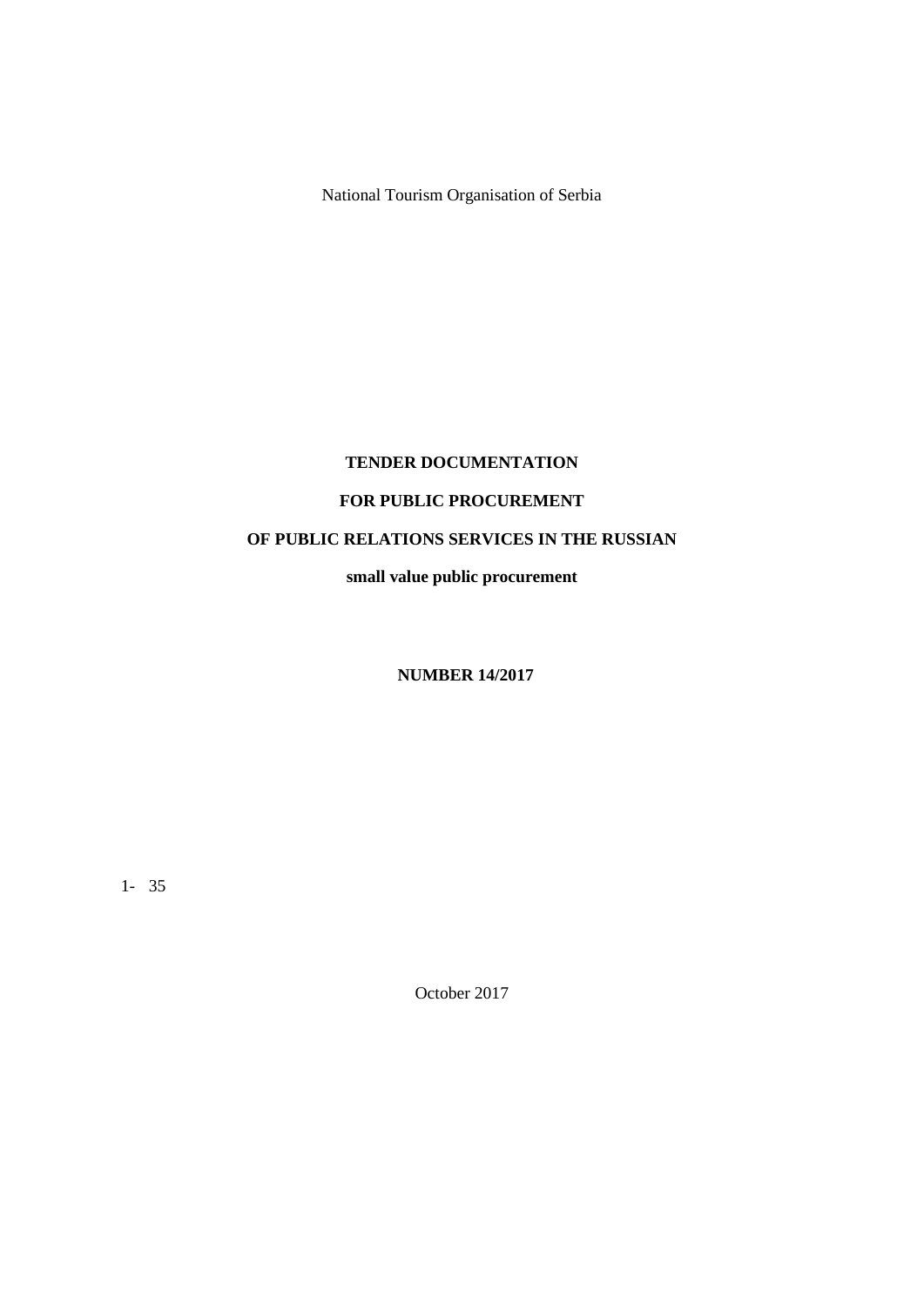Pursuant to Article 32 of the Public Procurement Law (''Official Gazette of RS'', Nos. 124/2012, 14/15 and 68/15, hereinafter referred to as "the Law"), Article 2 of the Bylaw on Mandatory Elements of Tender Documentations in Public Procurement Procedures and the Manner of Demonstrating Compliance with the Requirements, the Decision on Initiation of the Public Procurement Procedure No.: 4124/1 of 26.10.2017 and the ruling on formation of the public procurement committee No.: 4124/2 of 26.10.2017, the Tender Documentation has been prepared for public procurement of public relations services for the needs of the National Tourism Organisation of Serbia.

# **THE TENDER DOCUMENTATION CONTAINS:**

- 1. GENERAL INFORMATION ON PUBLIC PROCUREMENT
- 2. INFORMATION ON SUPPLIES
- 3. TECHNICAL SPECIFICATIONS

# 4. REQUIREMENTS FOR PARTICIPATION IN THE PROCEDURE AND INSTRUCTIONS FOR EVIDENCING COMPLIANCE WITH THE REQUIREMENTS

- 5. INSTRUCTIONS TO BIDDERS
- 6. FORMS AND STATEMENTS:
	- BID FORM (items 6-6.5):
- FORM OF COSTS OF PREPARATION OF BID;
- FORM OF STATEMENT OF INDEPENDENT BID;
- STATEMENT OF COMPLIANCE WITH DUTIES UNDER APPLICABLE REGULATIONS;
- STATEMENT FORM OF BIDDER'S COMPLIANCE WITH REQUIREMENTS UNDER ARTICLE 75 OF PPL;
- STATEMENT OF REQUIRED OPERATING CAPACITY:
- STATEMENT OF REQUIRED HUMAN RESOURCE CAPACITY;
- Reference List;
- Certificate of Execution of Concluded Contracts;
- Enclosed Form
- 7. MODEL CONTRACT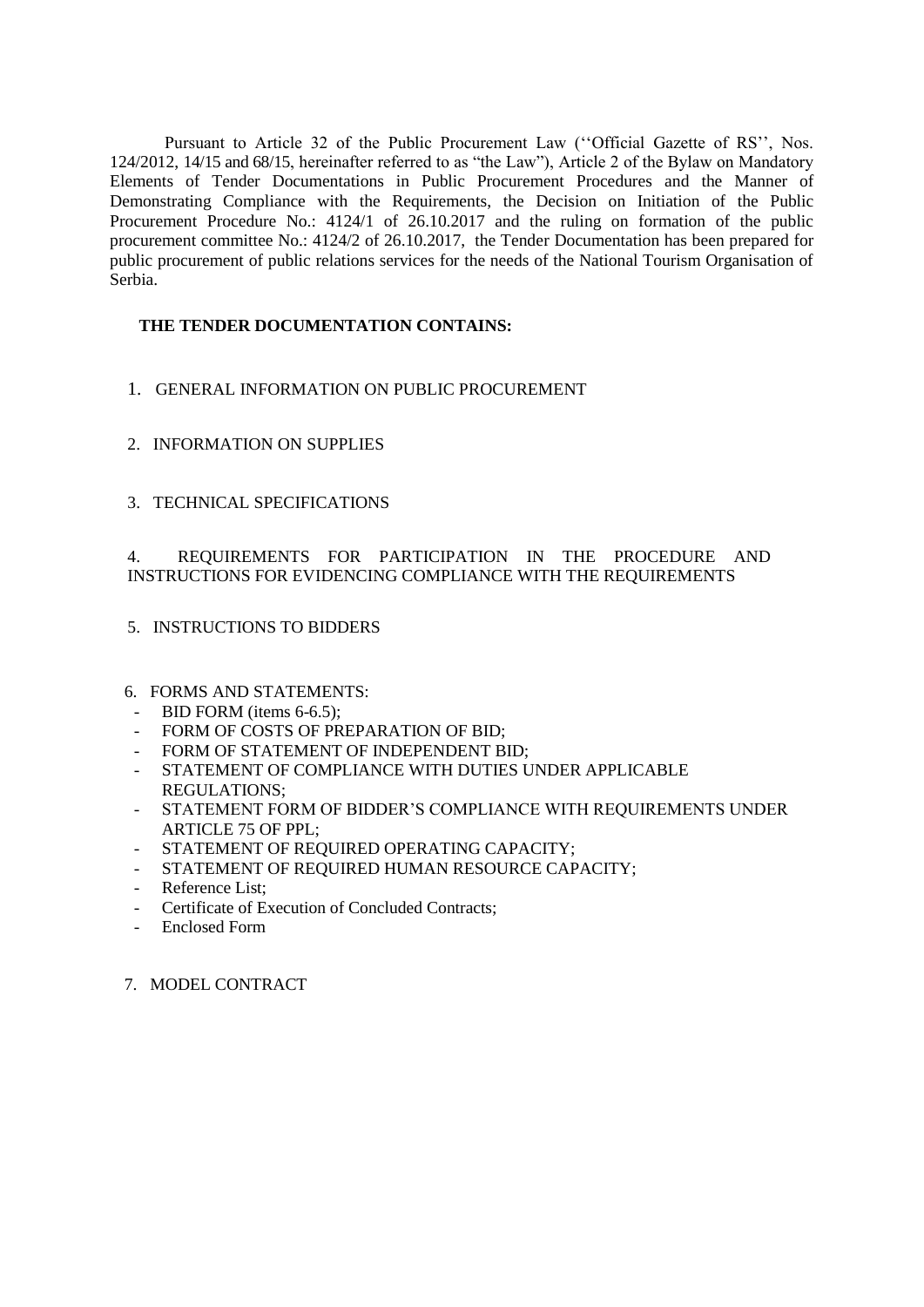# **1. GENERAL INFORMATION ON PUBLIC PROCUREMENT**

#### **1.1 Name, address and website of the Contracting Authority**

Contracting Authority**:** National Tourism Organisation of Serbia Address: Belgrade Cika Ljubina, 8 TIN: 101824761 Company ID number: 17062867 Website: [www.serbia.travel](http://www.serbia.travel/about-us/about-us/public-tendering.562.html)

#### **1.2 Type of public procurement procedure**

This public procurement is conducted in an small value public procurement.

The Call for Bids was posted on the Public Procurement Portal and on the Contracting Authority's website.

Bids will be opened on 14. November 2017 at 11:15 AM in the offices of the Contracting Authority.

### **1.3 Supplies**

This public procurement is for public relations services in the **Russian** market for the needs of the National Tourism Organisation of Serbia.

### **1.4 Statement indicating the procedure is conducted for the purpose of signing a Public Procurement Contract**

This procedure is conducted for the purpose of signing a Public Procurement Contract. Contracts will be concluded with those bidders that are awarded the contract under a decision of the Contracting Authority.

#### **1.5 Contact persons**

Olga Stojanovic, **ostojanovic@serbia.travel**, Aleksandra Dolapčev, adolapcev@serbia.travel, , Jelena Bogdanović, **jbogdanovic@serbia.travel**.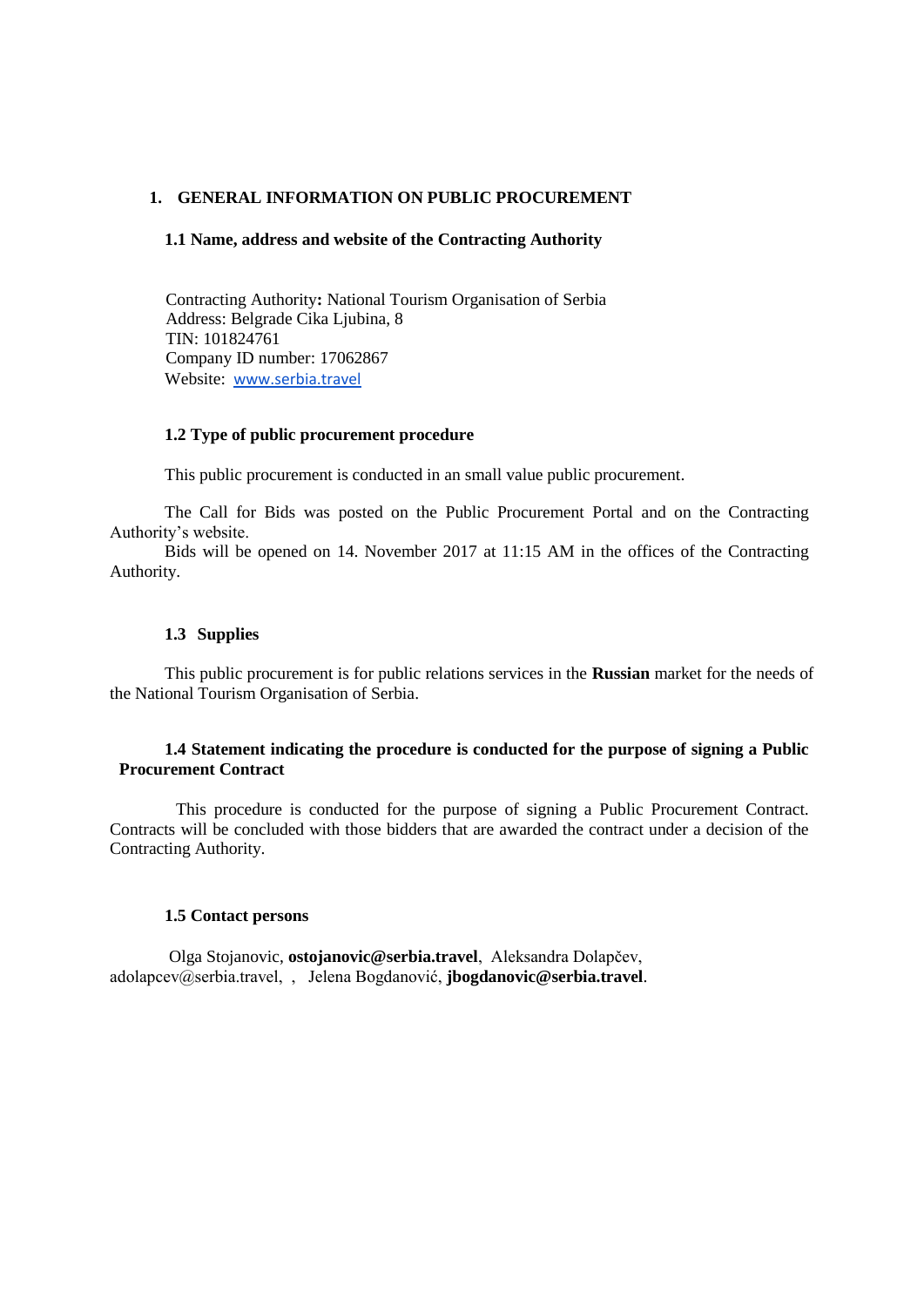# **2. INFORMATION ON SUPPLIES**

### **2.1 Description of supplies, designation and mark in the Common Procurement Vocabulary**

This public procurement is for public relations services in the **Russian** market for the needs of the National Tourism Organisation of Serbia, **CPV:** 79416000

### **3. TECHNICAL SPECIFICATIONS**

### **1. Specification of services**

This public procurement is for public relations services for the needs of the National Tourism Organisation of Serbia for **Russian** markets**.**

The Bidder must successfully meet the following demands of the Contracting Authority: - MARKET INFORMATION GATHERING – surveys of demand trends, Serbia's positioning as a tourist destination in the market, competitive set analysis, survey of the potential for marketing of Serbia's tourism products;

- MEDIA CAMPAIGN TO INFORM THE PUBLIC OF SERBIA'S TOURISM OFFERING through regular press releases and/or newsletters, designed together with the NTOS, with texts and images promoting Serbian tourism and other information of interest to the relevant market;

- PROVIDING ASSISTANCE TO THE MEDIA IN THEIR REPORTING ON SERBIA – cooperation with the media in producing articles and coverage by providing any required information, suggesting topics that could be covered, establishing contacts through the NTOS with relevant persons who could be quoted in the articles, choosing and sending photographs from the NTOS archives;

- ORGANISING PRESS CONFERENCES AND SPECIAL MEDIA PRESENTATIONS DURING SERBIA'S EXHIBITIONS in tourism fairs or on other special occasions and during special promotional events; this includes assistance with choosing and leasing conference venues, assistance with organising technical support and catering, inviting the media to press conferences, designing the material to be distributed to journalists, moderating press conferences, reporting to the NTOS on attendance and outcomes of the press conferences (published articles etc.);

- ORGANISING MEETINGS WITH TOUR OPERATORS AND MEDIA INTERVIEWS AT TOURISM FAIRS – includes prior preparations and announcements of NTOS's participation in fairs, inviting participants to meetings and scheduling interviews, preparing the invited media and tour operators by informing them on the intended topics of conversation, timely reporting to NTOS's representatives on scheduled meetings, attending meetings and follow-up on the activities agreed in the meetings;

- ORGANISING STUDY TOURS FOR JOURNALISTS AND TOUR OPERATORS – agreeing with the NTOS on the themes, itineraries and time schedules of the study tours, inviting journalists/tour operators to visit Serbia, participating in study tours in case of group tours (more than 3 persons), follow-up on announced visits and reporting to the NTOS on the outcomes and suggested further activities in connection with the tours;

- SALES MISSIONS – finding tour operators interested in offering holidays in Serbia, making oneon-one programme presentations for tour operators and travel agents and attracting new tour operators; - MONITORING MEDIA EFFECTS – monthly reporting to the NTOS on published articles/coverage/reports in the media, cost-effectiveness assessment of the published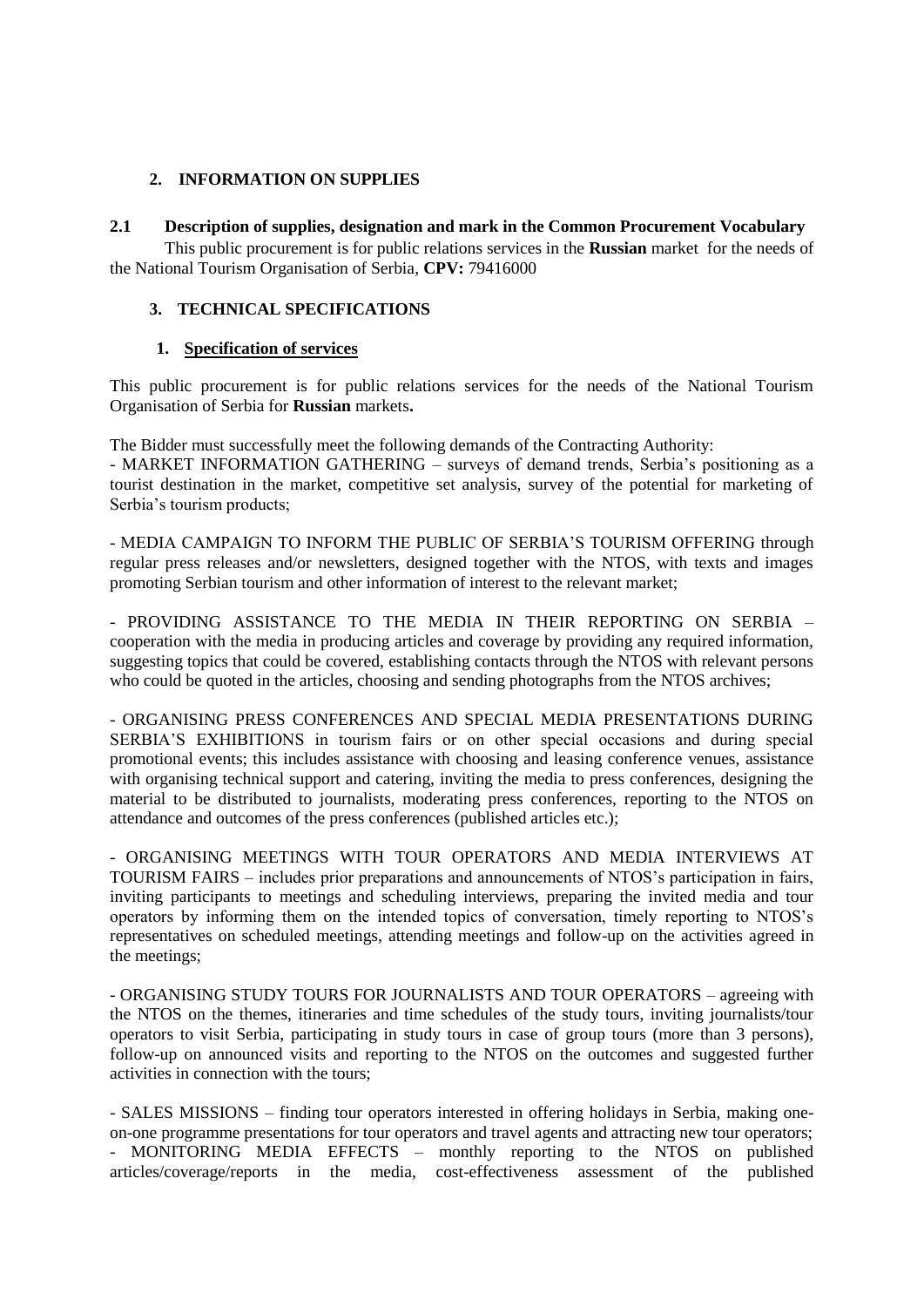articles/coverage/reports measured against the potential outcome of equivalent advertising activities instead of PR and providing information on the circulation/viewer rating figures for the media outlets in question;

- MONITORING THE WORK OF TOUR OPERATORS WHICH INCLUDED SERBIA IN THEIR OFFERING, assistance in the development, promotion and sales of their programmes and updating the database of tour operators which offer travel to Serbia;

- DESIGNING A DRAFT ONLINE MARKETING PLAN (website, social networks, browsers, bloggers) and implementation of online marketing activities in cooperation with the NTOS; Making Posts, writing texts, preparing graphics and photo which promote Serbian as a tourism destination on the social midia platform facebook in the German language; Tracking the page activity as a moderator with a minimum of two posts per week; Delivering monthly reports and statistics;

- DESIGNING ADVERTISING AND MARKETING CAMPAIGN PLANS in consultations with the NTOS and in accordance with the specified objectives and the available advertising budget and leasing advertising space on behalf and for the account of the NTOS.

- PROVIDING MONTHLY ACTIVITY REPORTS TO THE NTOS at the beginning of each month in respect of the preceding month.

The bidder must be available for the Contracting Authority's calls every business day during normal working hours.

This Contract is concluded for a period of 8 months and shall apply from the date of agreement.

**Quality guarantee**: The bidder must guarantee for the professionalism and quality of its services.

#### **Service quality control**

Quality of the services will be controlled by the Contracting Authority. If any defects are identified in the services, the Contractor shall remedy such deficiencies without delay or as soon as possible after the services are found to be deficient in quality.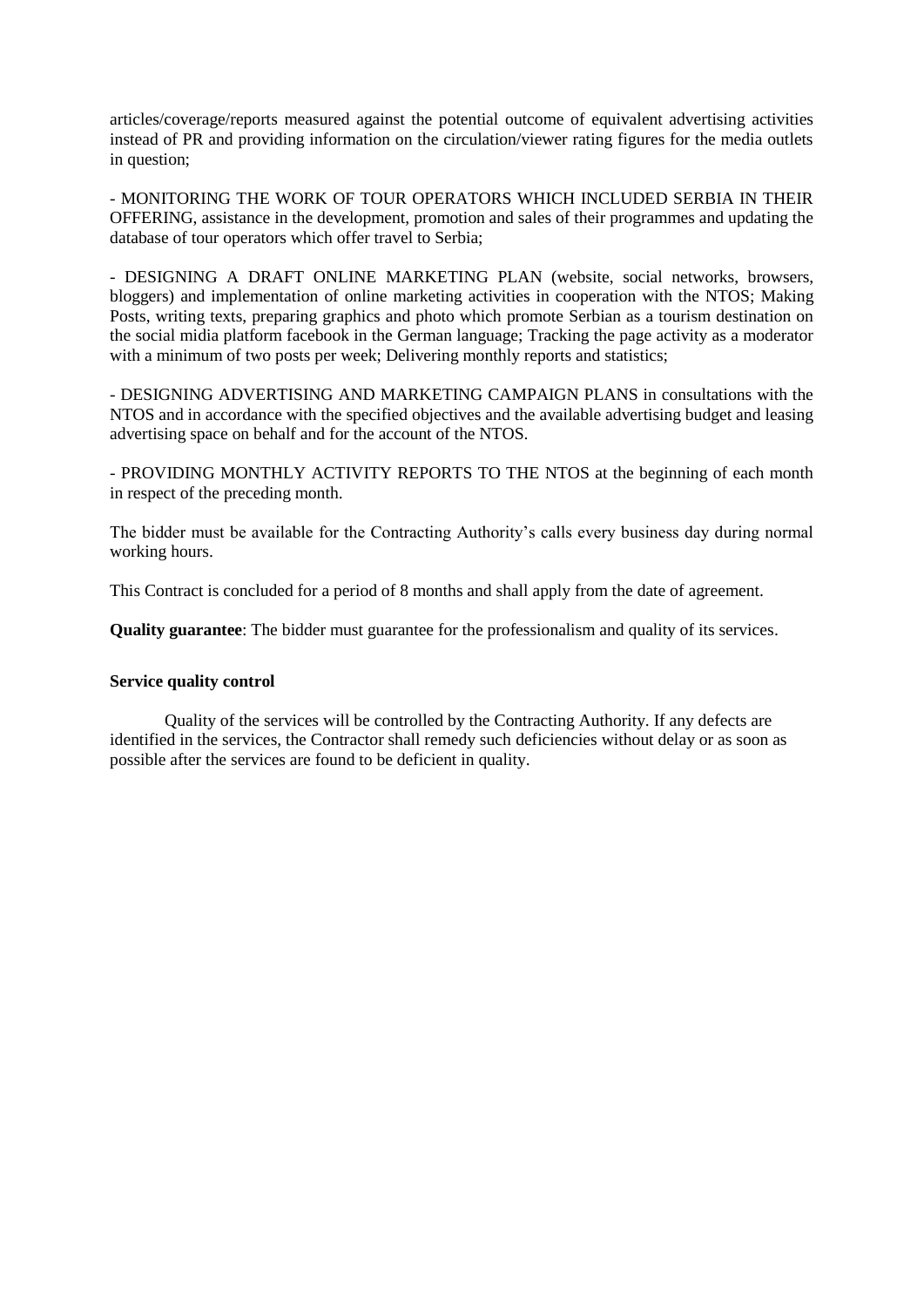# **4. REQUIREMENTS FOR PARTICIPATION IN THE PROCEDURE AND INSTRUCTIONS FOR EVIDENCING COMPLIANCE WITH THE REQUIREMENTS (Articles 75 and 76 of the Public Procurement Law)**

### **Requirements for participation in the procedure under Articles 75 and 76 of the Public Procurement Law**

The bidder is eligible for participation in the procedure if it complies with the mandatory requirements for participation in the procedure stipulated under Article 75 of PPL and additional requirements stated by the Contracting Authority on the basis of Article 76 of PPL.

#### **4.1 Obligatory terms**

1) that it is registered with the competent authority, i.e. entered in the appropriate register (Article 75 paragraph 1, point) of the Law);

2) that it or its legal representative have not been convicted of any criminal acts as members of an organised criminal group; that it has not been convicted for commercial crimes, crimes against the environment, the offense of receiving or giving bribes, the crime of fraud (Article 75 paragraph 1, point 2) of the Law);

3) that it has paid due taxes, contributions, and other public charges in accordance with the regulations of the Republic of Serbia or a foreign country if its registered address is in its territory (Article 75 paragraph 1, point 4) of the Law);

**Evidence:** Statement by which the bidder confirms, under penalty of perjury, that it meets all these requirements.

4) In making its bid, a bidder is required to state explicitly that it has complied with all obligations derived from applicable regulations on safety at work, employment and working conditions, the environmental protection, as well as that no prohibition for its carrying out the activity is in force at the time of submission of the bid (Article 75 paragraph 2 Of the Law).

**Evidence:** Statement by which the bidder confirms, under penalty of perjury, that it meets all these requirements.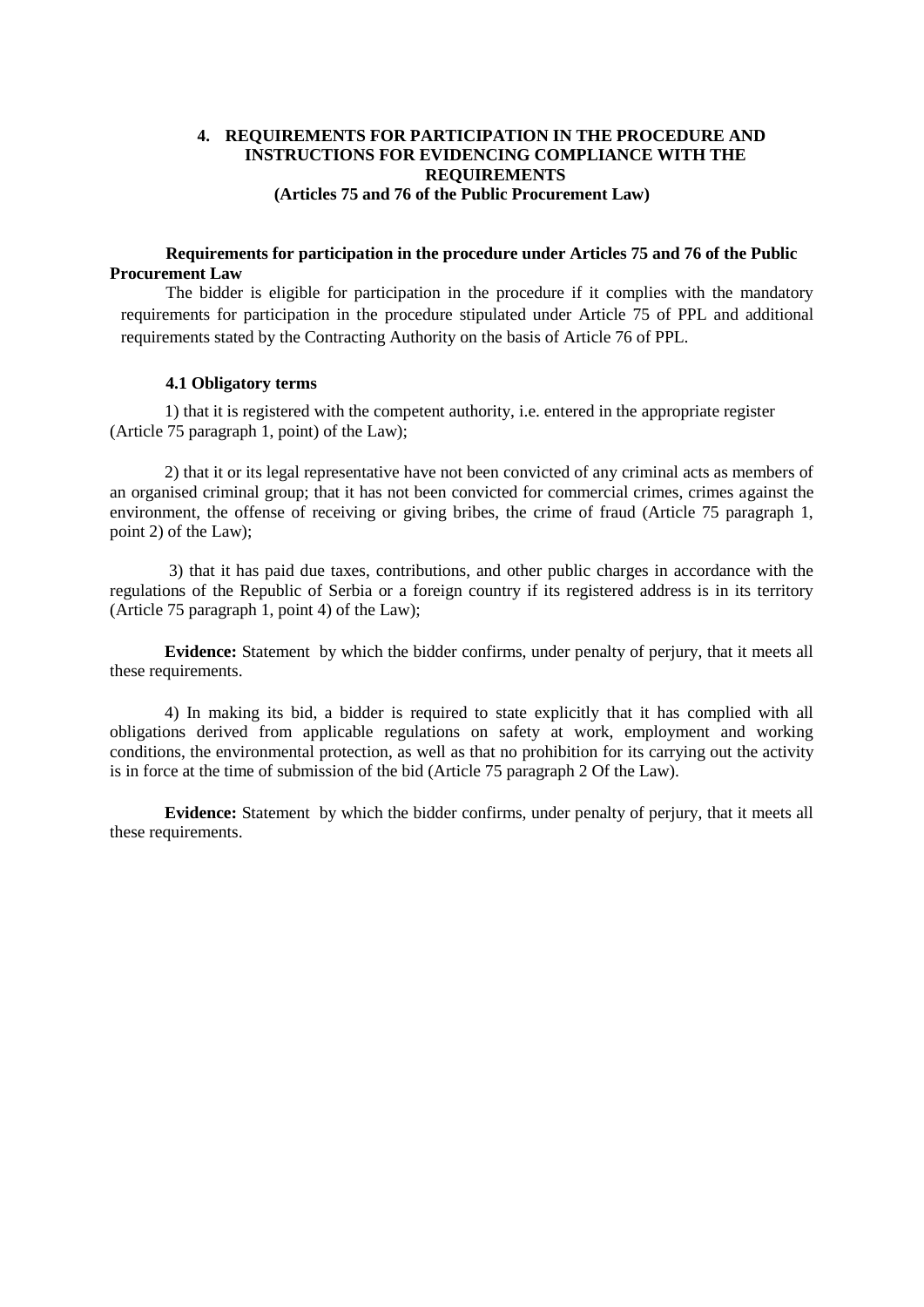# **4.2 Additional requirements for participation in the procedure (***Article 76 of PPL***):**

#### **The bidder must have the required operating capacity, including:**

**1. That the bidder has an official seat on the territory of the Russian Federation in the city of Moscow**

*Evidence:* Statement by the bidder that it has an official seat on the territory of the Russian Federation in the city of Moscow

2. **Relevant references,** i.e. that in the period 2013 - 2017 the bidder has concluded minimum five contracts on provision of public relations services to various national tourism organisations.

*Evidence*: Filled reference list and form – certificate of execution of concluded contracts

A valid contract will not be recognized for the provision of public relations services to a smaller territorial unit if the contract for the provision of the same services in the same period exists at the level of the larger territorial unit to which the smaller unit belongs. The works that the bidders performed as a subcontractor in another procurement can not be included in the reference list.

### **The bidder must have the required human resource capacity:**

**1. The bidder must engage in execution of the contract minimum three key persons with minimum five years of relevant work experience in public relation tasks in the field of tourism.** 

*Evidence:* The Statement on Key Staff with phone numbers and e-mail addresses, signed and certified by a stamp.

**The bidder must individually comply with the additional requirements if it submits a bid individually or with subcontractors, while a consortium must jointly comply with the additional requirements.**

### **4.2 Requirements which must be complied with by subcontractors in accordance with Article 80 of the Law**

For subcontractors, the bidder must provide evidence of compliance with the mandatory requirements under Article 75, paragraph 1, items 1), 2) and 4) of PPL and the additional requirements for participation in the procedure, which are stated under item 2) Additional Requirements for Participation in the Procedure – Operating and Human Resource Capacity.

# **4.3 Requirements which must be complied with by each member of a consortium in accordance with Article 81 of the Law**

A bidder in a consortium must provide evidence of compliance with the mandatory requirements under Article 75, paragraph 1, items 1), 2) and 4) of PPL and the requirement under Article 75, paragraph 2 of the Law, while bidders jointly comply with the additional requirements.

### **Bidders are advised of the following:**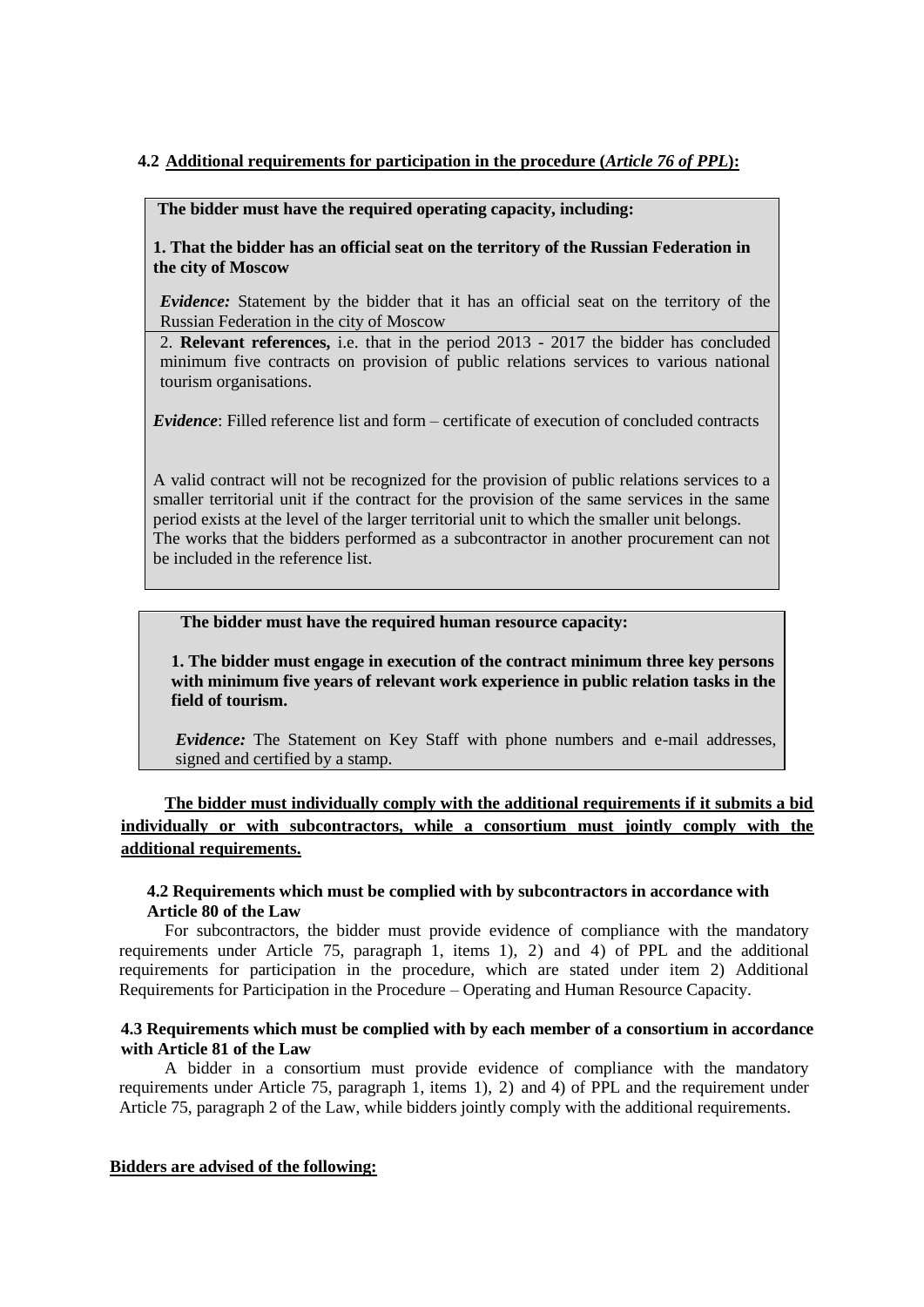Bidders can demonstrate compliance with the mandatory requirements under item 4.1 of this chapter - Mandatory requirements for participation in the procedure when submitting bids by a statement by which they confirm under threat of perjury or fraud that they comply with the mandatory requirements for participation in the procedure (text of the statement is included in chapter 6 of the Tender Documentation).

Before making a decision on the award of the contract, the Contracting Authority may request from the bidder whose bid is assessed as the most advantageous, to submit for inspection the original or a certified copy of all or of some evidence on the fulfilment of mandatory and additional requirements.

If a bidder fails to submit for inspection the original or a certified copy of requested evidence within a reasonable term that cannot be shorter than 5 days, the Contracting Authority shall reject its bid as unacceptable.

The Contracting Authority shall not reject a bid as unacceptable if it does not contain evidence specified with the Tender Documents if the bidder states the web site where data requested within the requirements is publicly available.

The bidder, or the contractor is required to notify the Contracting Authority without delay about any change related to the fulfilment of requirements from the public procurement procedure, which arises until the decision is made, i.e. entering into the contract, i.e. during the validity of the public procurement contract, and to document it in a proper way.

#### **Foreign bidders:**

If some evidence under Article 77 of the Law is not issued in the country where the bidder is headquartered, the bidder may, instead of the document, submit its own statement, given under penalty of perjury, certified by a court or an administrative body, notary public or any other competent body of that country.

#### **5. INSTRUCTIONS TO BIDDERS**

#### **5.1 Language of bids**

The Tender Documentation will be prepared in the Serbian and the English languages, while the public procurement procedure will be conducted in the Serbian.

Minutes of bid opening will be prepared in the Serbian language, while the decision on contract award will be prepared in the Serbian and the English languages. Replies to questions will be given in a language in which the question was made (Serbian or English). The contract will be signed in the Serbian and the English languages.

Documents issued by foreign competent public authorities which are originally in a foreign language must be translated into the Serbian language by a sworn-in-court translator for the Serbian language.

If during examination and evaluation of bids the Contracting Authority finds that a part of a bid submitted in a foreign language should be translated in the Serbian language, it will specify a time limit for the bidder to translate that part of the bid.

In case of dispute, the version of the bid in the Serbian language and enclosed evidence translated into the Serbian language shall prevail.

Bids with enclosed documents in a foreign language as required evidence without the original or a copy of certified translation can be **rejected as inacceptable** due to a material deficiency in accordance with Article 106, paragraph 1, item 5 (the bid contains a deficiency due to which is not possible to determine the actual contents of the bid or to compare it with other bids).

#### **5.2 Special requirements regarding the manner of preparation of bids**

The bid must contain: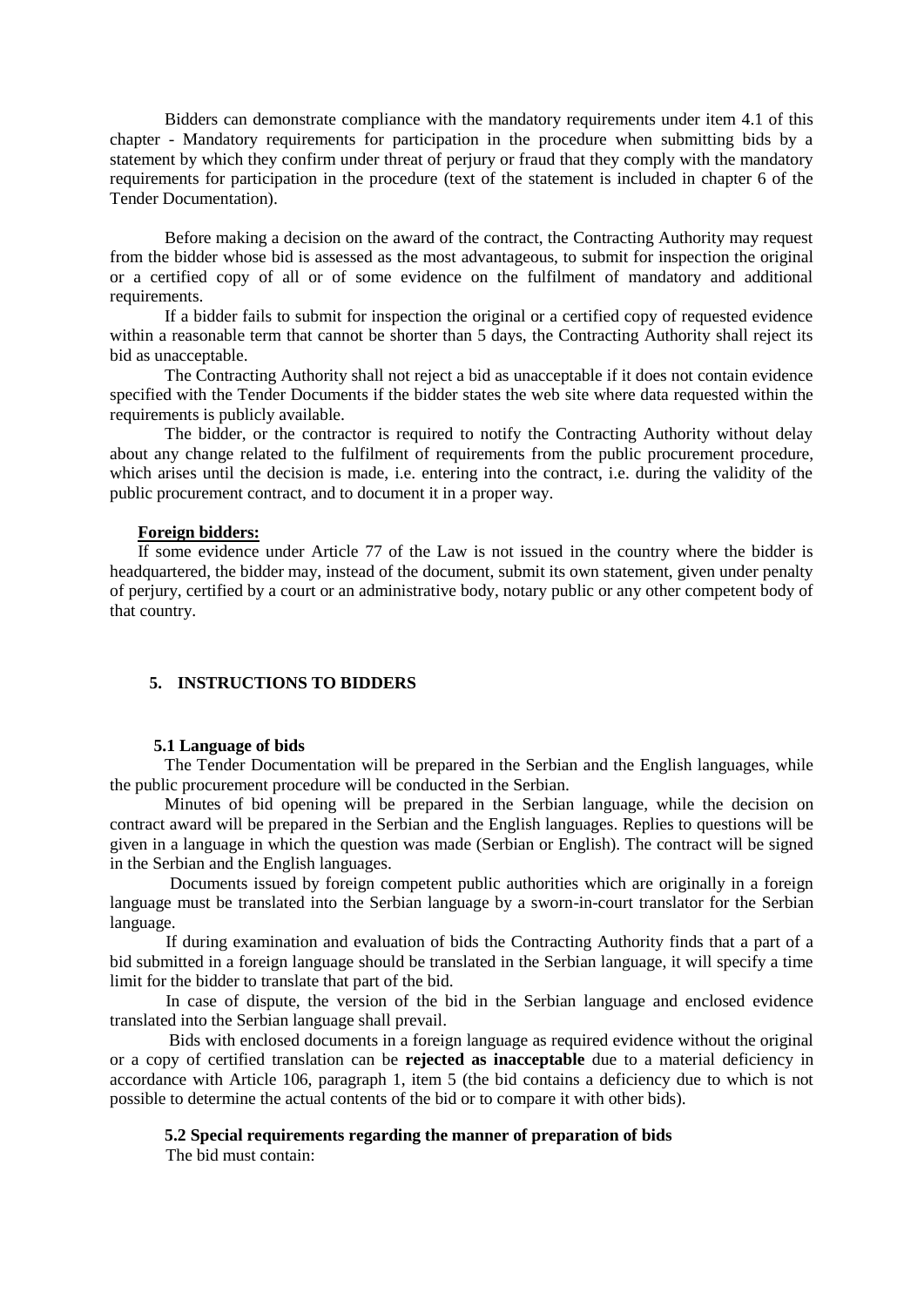1. All parts of the bid form, completed, signed by the bidder and certified by a stamp (contained in chapter 6 of the Tender Documentation, including the following forms: 6/1- bidder information,  $6/2$  – manner of submission of bid,  $6/3$  – subcontractor information,  $6/4$  – consortium member information, 6/5 - form of quotation with price structure, while parts 6/3 and 6/4 of the bid form do not have to be signed if the bidder submits the bid individually):

2. Evidence of compliance with mandatory and additional requirements under Article 75 of the Public Procurement Law (hereinafter referred to as "PPL") in the manner specified in the Tender Documentation for the bidder, consortium members (if the bid is submitted by a consortium) and subcontractors (if execution of the procurement will partially be entrusted to a subcontractor), while evidence which must be enclosed to the bid is specified in chapter 4 of the Tender Documentation;

 3. Statements and annexes contained in forms which constitute integral parts of the Tender Documentation, completed, signed by the bidder and certified by a stamp (contained in chapter 6 of the Tender Documentation), while filling in and signing of the *Costs of Bid* form is not mandatory;

4. Model contract, completed and signed

Costs of preparation and submission of bids will be exclusively borne by bidders.

The bidder cannot request from the Contracting Authority to reimburse costs of preparation of the bid.

### **5.3 Notification to bidders about the duty under Article 75, paragraph 2 of PPL**

When preparing the bid, the bidder must expressly indicate that it has complied with the duties under applicable regulations on occupational safety and health, employment and working conditions and environment protection, as well as that there is no injunction in force at the time of submission of bids banning it from conducting business activities. The Statement forms (for the bidder and consortium members) constitute an integral part of Tender Documentation.

#### **5.4 Preparation of bids**

Bids must be fully prepared in accordance with the Public Procurement Law, invitation to bid and the Tender Documentation.

The bidder must submit the bid in writing.

The bid must be prepared in such a manner to allow determining of its actual content and comparing it with other bids. Otherwise, the bid will be rejected due to material deficiencies.

The bid should be submitted in the forms contained in the Tender Documentation.

Bidders must fill in legibly forms and statements given in the Tender Documentation, while their authorised officers must sign them and certify them by a stamp.

If stamps are not used in commercial transactions in the bidder's country, the bidder can sign forms, statements and the model agreement which constitute integral parts of the Tender Documentation and submit them without a stamp.

Any possible mistakes made during filling in of forms in the Tender Documentation and corrected by ink deleter or in handwriting must be certified by a stamp and signature of the responsible officer.

The bid must demonstrate compliance with mandatory and additional requirements, as well as special requirements of the Contracting Authority regarding the circumstances which determine the bid's eligibility.

#### **5.5 Downloading of Tender Documentation and time limit for submission of bids**

The Tender Documentation is available at:

Public Procurement Portal portal.ujn.gov.rs;

Contracting Authority's website: [www.serbia.travel](http://www.serbia.travel/)

Bidders submit their bids in person or by mail.

Regardless of the manner of submission of the bid, the bidder must ensure that the bid is received at the Contracting Authority's address by **14. November 2017 until 11:00AM**.

Bids shall be submitted by mail or in person at the address: National Tourism Organisation of Serbia, Cika Ljubina 8, Belgrade, the second floor, Financial Service. Bidders shall submit their bids in an envelope/box closed in such a manner to ensure that it is evident that their bids are opened for the first time during opening of bids.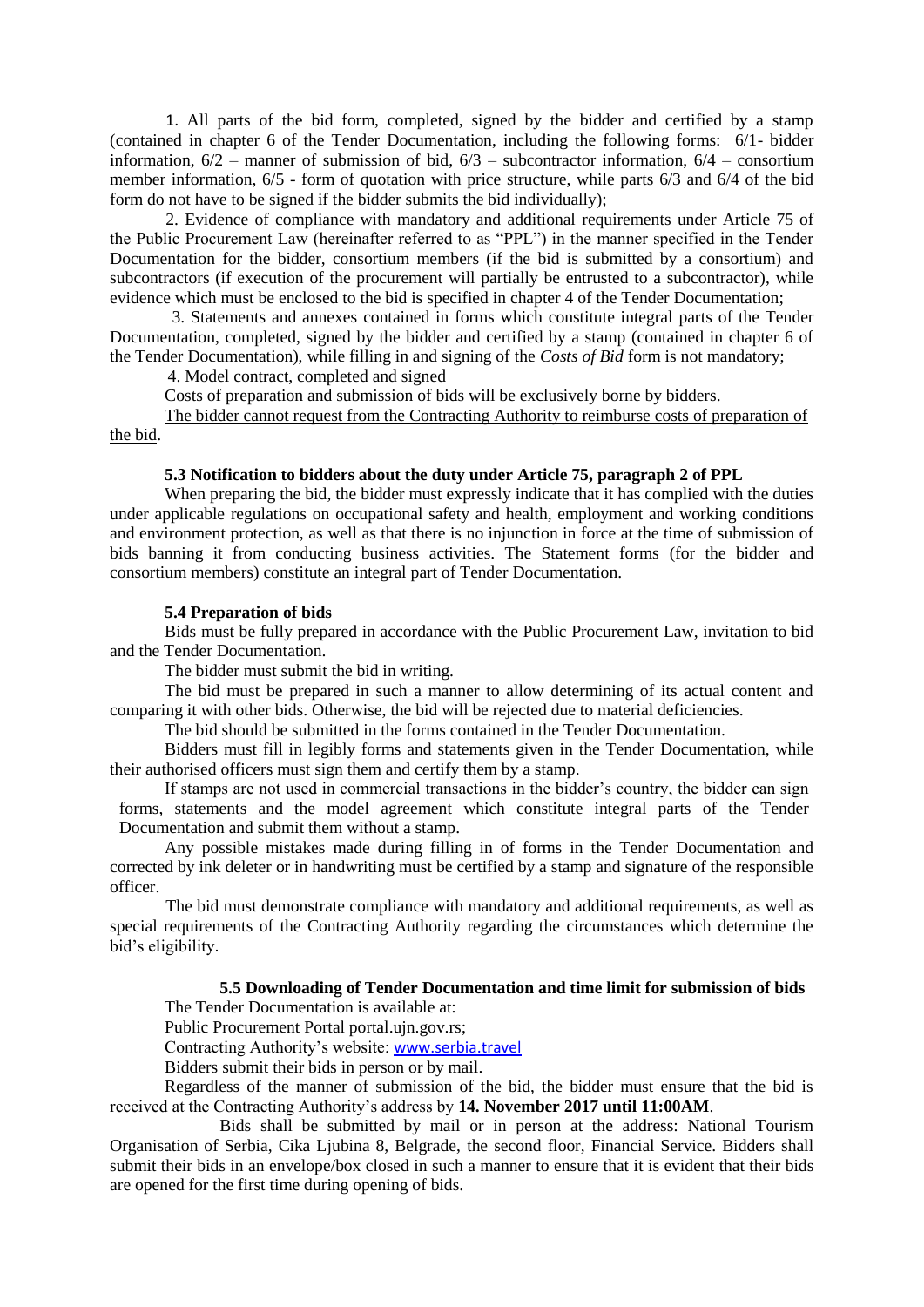The bidder must glue the Enclosed Form (contained in Chapter 6 of the Tender Documentation) to an envelope/box, where it enters information on its exact name, address, phone and fax numbers, e-mail and contact name and surname.

Bids which are not received by the Contracting Authority by the date and hour specified in this invitation will be considered untimely.

Upon completion of public opening of bids, the Contracting Authority will return to bidders untimely submitted bids unopened.

The bidder can submit only one bid. The time limit for submission of bids expires on **14. November 2017** at 11:00AM.

Place, time and manner of opening of bids: opening of bids is public and will take place on **14. November 2017** at 11:15AM at the National Tourism Organisation of Serbia, Belgrade, Cika Ljubina 8, first floor, conference hall.

**Conditions under which representatives of bidders can participate in the procedure of opening of bids:** Only authorised representatives of bidders can actively participate in the procedure of opening of bids, who must provide the Contracting Authority's Committee with a power of attorney in writing for participation in opening of bids before beginning of public opening of bids, by which they demonstrate that they are authorised to participate in the procedure.

### **5.6 Manner of modifying, supplementing and withdrawal of bids within the meaning of Article 87 paragraph 6 of the Law**

A bidder may modify, supplement or withdraw his bid at any time before the expiry of the time limit for bid submission by providing written notice marked "Bid Modification", "Bid Supplementation" or "Bid Withdrawal" for public procurement No. SVPP **14/2017.** The bidder must clearly specify which parts of the bid are subsequently modified or which documents are subsequently provided. After the expiry of the time limit for bid submission, bidders cannot modify, supplement or withdraw their bids.

# **5.7 Notice to bidders that bid independently that they cannot at the same time be part of a consortium or bid as a subcontractor or be a member of multiple consortiums**

A bidder that bids independently cannot at the same time be part of a consortium or bid as a subcontractor or be a member of multiple consortiums. The bidder must specify in the Bid Form how the bid is submitted, i.e. whether he bids independently, as a member of a consortium or as a subcontractor.

#### **5.8 Bids with subcontractors**

Bidders who bid with subcontractors must:

- State in the Bid Form the subcontractor's full business name and address, the percentage of the total procurement value that would be subcontracted, which may not exceed 50%, and the part of the supplies which would be provided through the subcontractor;
- Provide evidence of compliance with the requirements set out in section 4.2 of the Tender Documentation in respect of each of its subcontractors.

If a Public Procurement Contract is concluded between the Contracting Authority and a bidder who bids with a subcontractor, such subcontractor shall be designated in the Contract.

The chosen bidder will be fully liable to the Contracting Authority for compliance with the contractual obligations, regardless of the number of its subcontractors.

The bidder shall give the Contracting Authority access to its subcontractors for the purpose of verifying compliance with the eligibility requirements.

#### **5.9 Consortium bids**

A bid may be submitted by a consortium. A consortium bid must incorporate by reference an agreement by which members of the consortium undertake in respect of one another and in respect of the Contracting Authority to carry out the public procurement, which agreement must include the following information:

- The lead member of the consortium who will submit the bid and represent the consortium vis-à-vis the Contracting Authority;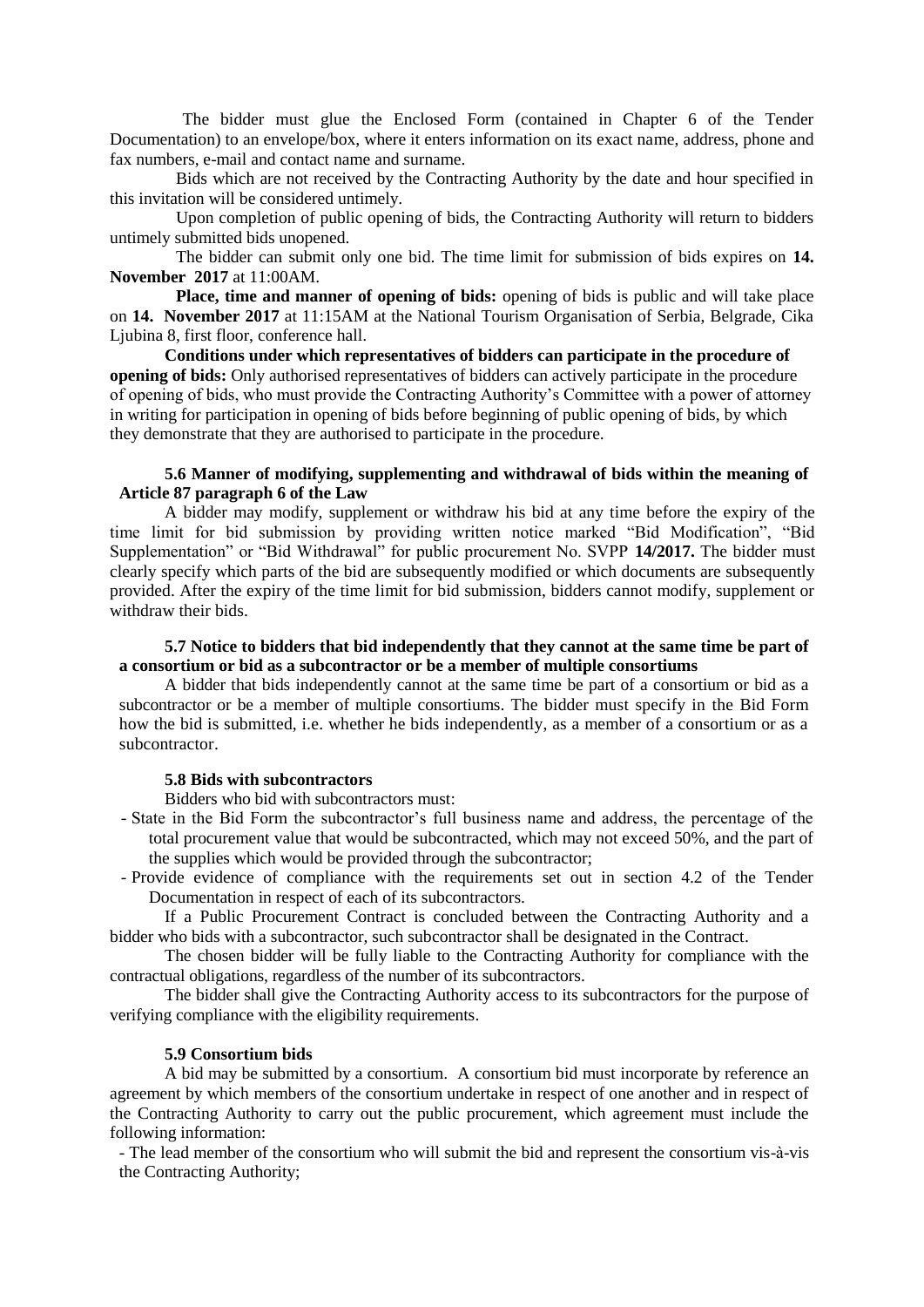- A description of the duties of each of the consortium members in the execution of the Contract.

Bidders who bid as a consortium shall bear unlimited joint and several liability to the Contracting Authority.

### **5.10 Variant bids**

Variant bids are not allowed.

#### **5.11 Validity period of bid**

The validity period of bids cannot be shorter than **30 days** of the date of opening of bids.

If a shorter period is specified, the bid will be rejected due to a material deficiency. (*The validity period must be stated in the designated field in the Bid Form.*)

### **5.12 Requirements regarding mode and conditions of payment**

The Contracting Authority shall make payments to the Contractor successively, upon receipt of invoices for the services provided.

The Contracting Authority shall not provide advance payments.

The time limit for payment cannot be shorter than 15 days or longer than 45 days, in accordance with the Law on Time Limits for Settlement of Financial Liabilities in Commercial **Transactions** 

#### **5.13 Currency and indication and presentation of the price in the bid**

The price in the bid may be specified in EUR or USD

The price shall be stated inclusive of all costs for the bidder in the execution of this public procurement.

For the purposes of bid comparison in the bid evaluation procedure, amounts shall be translated to dinars at the middle exchange rate of the National Bank of Serbia for the relevant currency in which the price is specified on the date of bid opening.

Payments to the bidder shall be made in the foreign currency specified in the bid.

Prices shall be quoted in the financial quotation.

The Contracting Authority shall not allow for price increases and the quoted price shall be final.

If it considers a price quoted in a bid to be unusually low, the Contracting Authority shall act in accordance with Article 92 of the Public Procurement Law, i.e. it will demand a detailed explanation for all elements of the invoice it considers relevant.

The bidder shall bear all costs of preparing and submitting bids.

The bidder shall present the costs of bid preparation on the relevant form, which is incorporated in the Tender Documentation and which the bidder is not required to complete and sign.

#### **5.14 Requesting additional information or clarifications concerning bid preparation**

An interested party may request additional information or clarifications concerning bid preparation from the Contracting Authority not later than 5 days before the expiry of the bid submission period.

Such interested party shall send any such request for additional information or clarifications concerning bid preparation to the Contracting Authority's address: Olga Stojanovic,

**ostojanovic@serbia.travel,** Aleksandra Dolapčev, adolapcev@serbia.travel**,** Jelena Bogdaniović, **jbogdanovic@serbia.travel,** with the following subject line: Request for additional information or clarifications of the Tender Documentation for public procurement No. 14/2017.

Request for additional information or clarifications by phone shall not be allowed.

The Contracting Authority shall reply to such interested party in writing within 3 days of receipt and shall at the same time post such information on the Public Procurement Portal and on its website.

Communication in connection with any additional information, clarifications and replies shall be done in writing, i.e. by mail, by e-mail or by fax. If the Contracting Authority or the bidder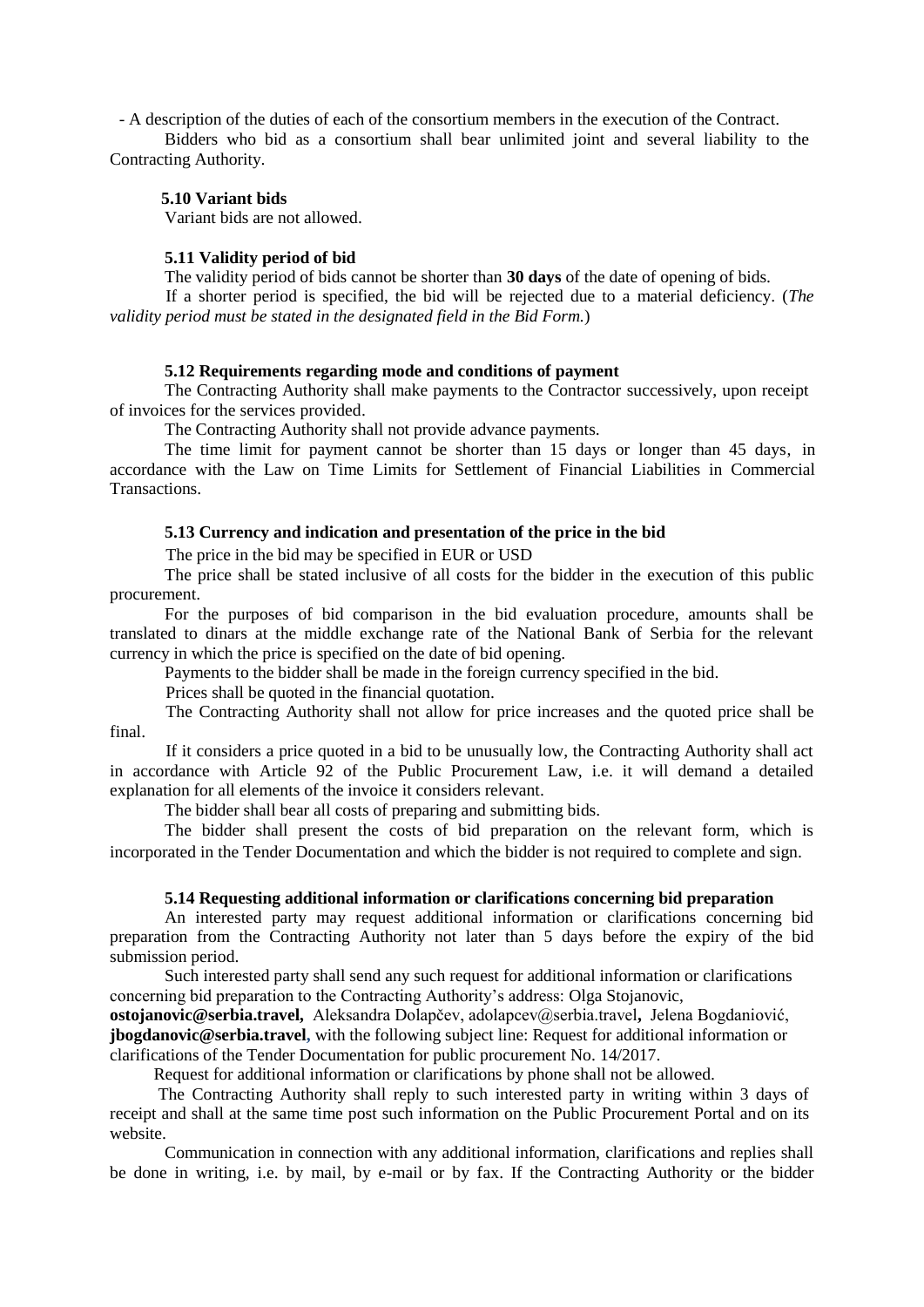provides a public procurement document by e-mail or by fax, they shall demand of the other party to confirm the receipt of such document using the same means, which the other party shall be required to do where this is necessary as evidence of service.

# **5.15 Information on ways in which information may be requested from bidders after bid opening and in which bidders and their subcontractors may be controlled**

During technical evaluation of bids, the Contracting Authority may demand of bidders to provide additional explanations which will help it examine, evaluate and compare bids and may furthermore conduct controls of bidders and their subcontractors.

With the bidder's consent, the Contracting Authority may correct arithmetic errors identified during bid examination after the bid opening procedure. In case of any differences between the unit price and the total price, the unit price shall prevail.

If the bidder does not agree to such correction of arithmetic errors, the Contracting Authority shall dismiss its bid as unacceptable.

### **5.16 Technical evaluation of bids**

After technical evaluation, only those bids that were submitted timely and full comply with the requirements set out in the Tender Documentation, i.e. bids which are considered appropriate and acceptable, will be taken into consideration. Inappropriate bids will not be taken into consideration and will be rejected.

# **5.17 Reasons for bid rejection**

1) Belated submission

2) Materially deficient bid

3) Inappropriate bid

4) Bid restricts the Contracting Authority's rights

5) Bid imposes conditions on the exercise of the Contracting Authority's rights

6) Bid imposes conditions on the exercise of the bidder's rights

7) Bid exceeds the estimated public procurement value

#### **5.18 Negative references**

The Contracting Authority may reject a bid if it has evidence that, in the three years preceding the Public Call for Bids, the bidder:

1) Acted in violation of the ban imposed by Articles 23 and 25 of the Public Procurement Law;

2) Was responsible for distortion of competition;

3) Provided inaccurate data in the bid or unjustifiably refused to conclude a Public Procurement Contract after such contract was awarded to it;

4) Refused to provide the evidence and security specified in the bid.

The Contracting Authority may reject a bid if it has evidence that the bidder had not complied with its obligations under previous Public Procurement Contracts for identical supplies in the three years preceding the Public Call for Bids.

This evidence may be in the form of:

1) A final and enforceable court decision or a final decision of another competent authority;

2) A document evidencing perfection of security in a public procurement procedure or enforcement of contractual obligations;

3) A document evidencing the payment of liquidated damages;

4) Customers' complaints, if not addressed within the agreed period;

5) Report by a competent authority of any works that were non-compliant with a design or contract;

6) Notice of contract termination due to non-compliance with material elements of the contract given in the manner and under the conditions provided for by the law on contracts and torts;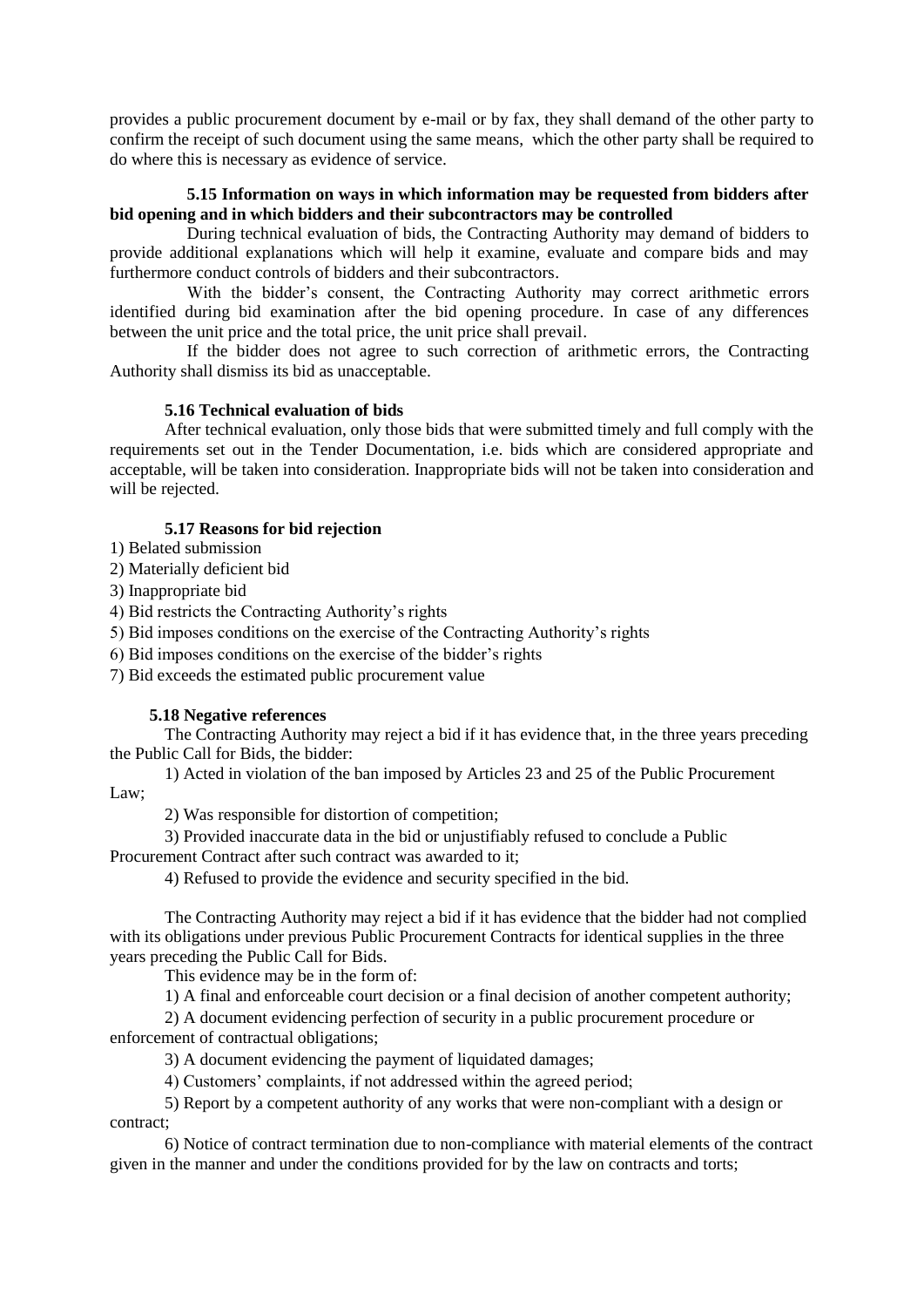7) Evidence of hiring persons not specified as subcontractors or consortium members to perform a Public Procurement Contract.

8) Other relevant evidence appropriate for the supplies in question relating to performance of obligations in previous public procurement procedures or under previous Public Procurement Contracts.

The Contracting Authority may reject a bid if it has a final and enforceable court decision or a final decision of another competent authority relating to a procedure implemented by another Contracting Authority or a contract concluded by another Contracting Authority if the supplies are identical.

### **5.19 Notifying the outcome of the procedure to bidders**

The Contracting Authority must make a decision in connection with this public procurement within 10 days of public opening of the bids. A contract award decision will be posted on the Public Procurement Portal and on the Contracting Authority's website within three days of its passing.

#### **5.20 Criterion and elements of the criterion for contract award**

The most advantageous bid will be selected based on the **"lowest price at the monthly level"**  criterion, which will be assigned a score of 100.

This criterion will be evaluated on the basis of the total quoted price exclusive of VAT. The maximum score based on this criterion will be assigned to the bid with the lowest quoted price exclusive of VAT. All other bidders will be assigned a proportionately lower score and their bids will be ranked accordingly.

If two or more bids receive the same score, the more advantageous bid will be the one which states a longer payment period (as indicated in the Bid Form). If bids still receive the same score, the selection will be made by draw.

### **5.21 Motion for the protection of rights**

A motion for the protection of rights should be submitted to the Contracting Authority, with a copy to the Republic Committee.

A motion for the protection of rights may be filed throughout the public procurement process against any action of the Contracting Authority, unless provided otherwise by this Law.

A motion for the protection of rights which challenges the type of the procedure or the content of the Call for Bids or the Tender Documentation will be considered timely if received by the Contracting Authority not later than seven days before expiry of the bid submission period, while in case of small value public procurement or qualification procedures such motion shall be considered timely if received by the Contracting Authority three days before the expiry of the bid submission period, regardless of the mode of their receipt, provided however that the person who submitted the motion had previously notified any identified defects and irregularities in accordance with Article 63 paragraph 2 of the Law and the Contracting Authority failed to remedy them.

A motion for the protection of rights which challenges actions undertaken by the Contracting Authority before the expiry of the bid submission period, but after the expiry of the period referred to in paragraph 3 Article 149 of the Public Procurement Law, will be considered timely if submitted by the expiry of the bid submission period.

The provisions of paragraphs 3 and 4 of Article 149 of the Public Procurement Law shall not apply in case of bargaining procedures without a call for bids, if the person who submitted the motion or his related party did not participate in that procedure.

After the passing of a decision to award contract, a decision to conclude a framework agreement, a decision to recognise qualifications or a decision to terminate the procedure, the time limit for filing motions for the protection of rights shall be ten days of publication of the respective decision on the Public Procurement Portal, or five days in case of a small value public procurement or in case of a decision to awards a contract under a framework agreement in accordance with Article 40а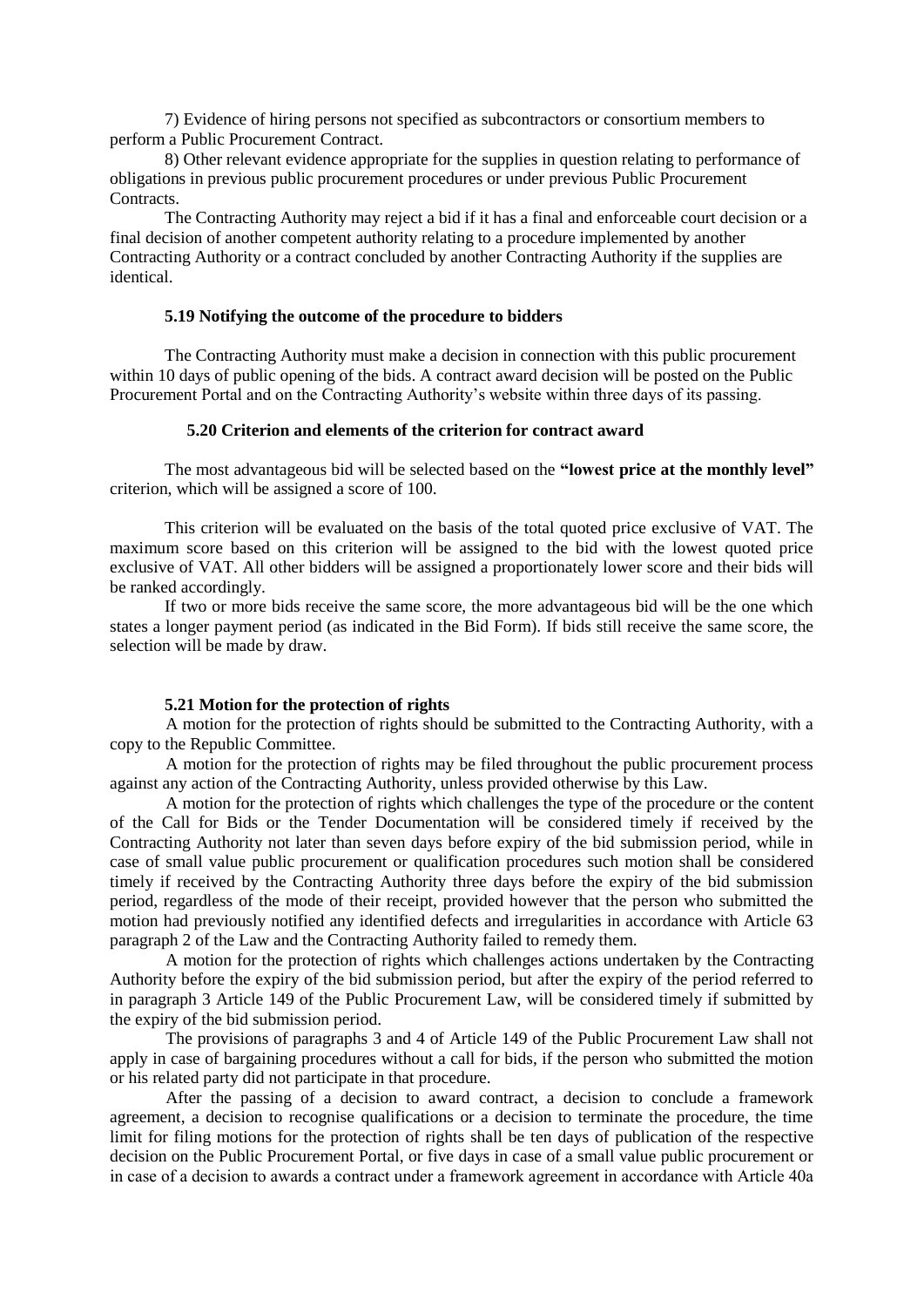#### of this Law.

A motion for the protection of rights may not challenge actions undertaken by the Contracting Authority in the public procurement procedure if the person who submitted the motion was aware or should have been aware of the reasons for filing such motion before the expiry of the period for making such motions in accordance with paragraphs 3 and 4 of Article 149 of the Public Procurement Law and the person had not filed the motion before the expiry of that period.

If a motion for the protection of rights is repeated in the same public procurement procedure by the same person, such motion cannot challenge any actions of the Contracting Authority of which the person who submitted the motion was aware or should have been aware at the time of filing the previous motion.

A motion for the protection of rights shall not stay the activities of the Contracting Authority in the public procurement procedure in accordance with Article 150 of the Public Procurement Law.

The Contracting Authority shall post notice of filed motions for the protection of rights on the Public Procurement Portal and on its website not later than two days of receipt of any motion for the protection of rights which contains the information required in Annex 3N.

A motion for the protection of rights shall be filed directly by e-mail to [bsujica@serbia.travel](mailto:bsujica@serbia.travel) during the working hours of the Contracting Authority, on weekdays (Monday through Friday) between 7:30 AM and 3:30 PM or by registered mail with receipt confirmation to the following address: National Tourism Organisation of Serbia, Belgrade, Cika Ljubina 8, with a designation of the supplies and the public procurement number. If a motion for the protection of rights is sent by e-mail, preferably this document should be provided as a scanned copy bearing the stamp and signature of the authorised officer of the bidder (the person who files the motion) and as a MS Word document, to enable more efficient handling of the motion by the Contracting Authority (without having to retype the claims made in the motion).

#### **Fee amount**

A person filing a motion for the protection of rights shall pay a fee in the following amount to the budget of the Republic of Serbia:

- 1) **RSD 60,000** if the motion for the protection of rights is filed before bid opening and if the estimated value is not higher than RSD 120,000,000.
- 2) **RSD 120,000** if the motion for the protection of rights is filed after bid opening and if the estimated value is not higher than RSD 120,000,000

### **Fee payment: link to the website of the Republic Commission for the Protection of Rights in Public Procurement Procedures:**

**http://www.kjn.gov.rs/ci/uputstvo-o-uplati-republicke-administrativne-takse.html**

# **INSTRUCTIONS FOR PAYING THE FEE CHARGED ON FILING A MOTION FOR THE PROTECTION OF RIGHTS**

Under Article 151 of the Public Procurement Law, a motion for the protection of rights must include a certificate of payment of the fee required in Article 156 of the Public Procurement Law. A person filing a motion for the protection of rights must pay the amount required in Article 156 of the Public Procurement Law to the designated account of the budget of the Republic of Serbia.

**The following shall be acceptable as evidence of payment of the fee within the meaning of Article 151 paragraph 1 item 6) of the Public Procurement Law:**

# **1. A certificate of payment of the fee required in Article 156 of the Public Procurement Law which contains the following elements:**

(1) It was issued by a bank and bears a bank's stamp;

(2) It constitutes evidence of payment of the fee, which means it contains information that the payment or transfer order was executed and the date on which it was executed. *\* The Republic Commission may examine the relevant statement of a recording account provided by the Treasury Administration of the Ministry of Finance and thus additionally verify the execution of the transfer order*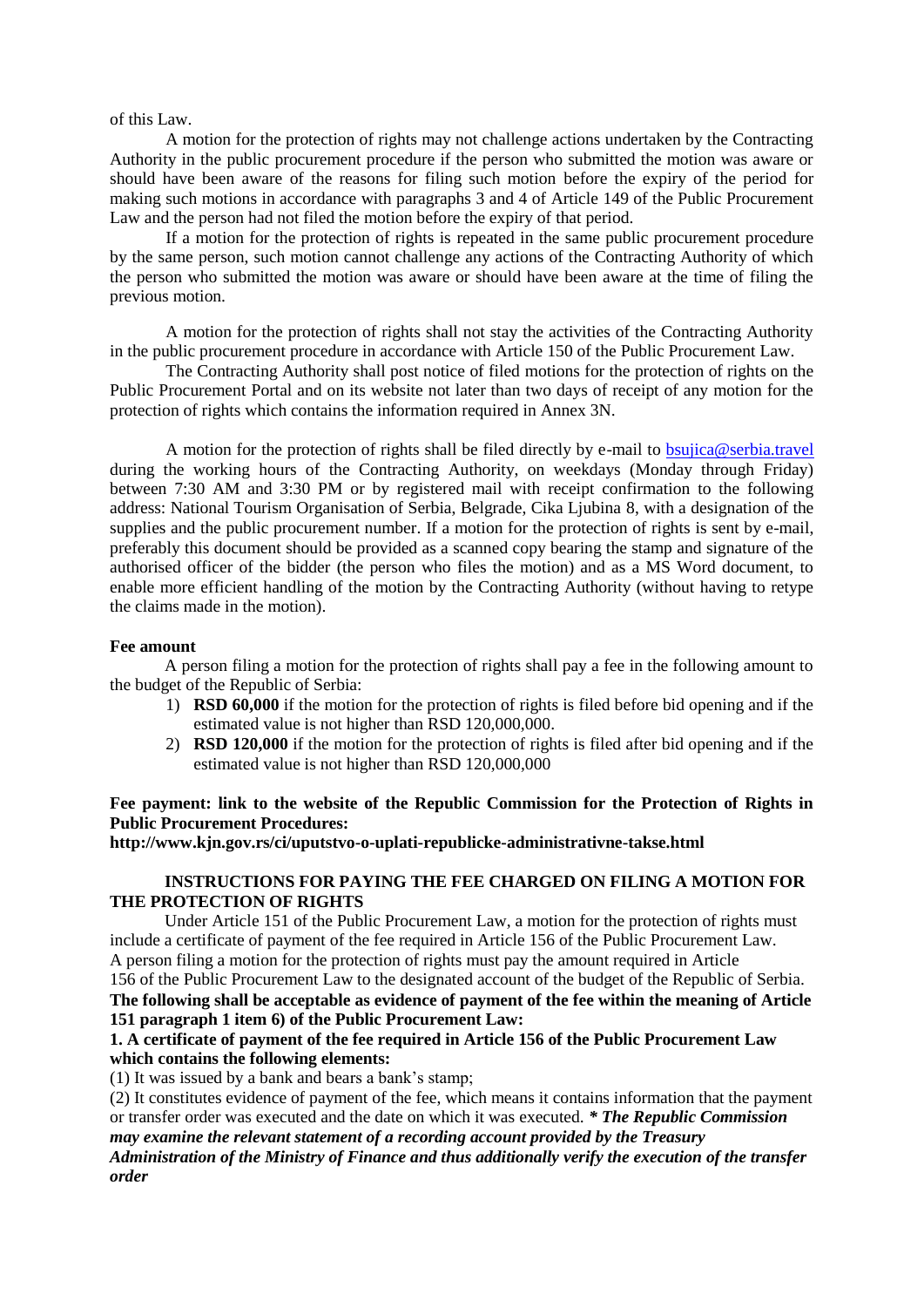(3) The amount of the relevant fee required in Article 156 of the Public Procurement Law;

(4) Account number: 840-30678845-06;

(5) Payment code: 153 or 253;

*.*

(6) Reference: information on the number or mark of the public procurement in respect of which the motion for the protection of rights is filed;

(7) Purpose: ZZP; name of the Contracting Authority; the number or mark of the public procurement in respect of which the motion for the protection of rights is filed;

(8) recipient: budget of the Republic of Serbia;

(9) Name of the payer/person who files the motion for the protection of rights in respect of which the fee is paid;

(10) signature of the bank's authorised officer.

**2. Payment order**, **first copy,** certified by the signature of the authorised officer and the stamp of the respective bank or post, which contains also all other elements required from a certificate of payment in accordance with item 1.

Model of a properly completed transfer order is available at http://www.kjn.gov.rs/ci/uputstvo-o-uplati-republicke-administrativne-takse.html

### **Payment of fee for filing a motion for the protection of rights from a foreign country**

The fee for the filing of motions for the protection of rights may be paid from a foreign country to the foreign exchange account of the Treasury Administration of the Ministry of Finance: BANK'S NAME AND ADDRESS: National Bank of Serbia (NBS) 11000 Belgrade, Nemanjina 17 Serbia SWIFT CODE: NBSRRSBGXXX INSTITUTION'S NAME AND ADDRESS: Ministry of Finance Treasury Administration Pop Lukina 7-9 11000 Belgrade IBAN: RS 35908500103019323073 NOTE: The follow8ing information should be provided in FIELD 70: DETAILS OF PAYMENT when making the payment:

– The number of the public procurement procedure in respect of which the motion for the protection of rights is filed and the name of the Contracting Authority in the public procurement procedure.

Instructions for payment in EUR and USD are available at: http://www.kjn.gov.rs/sr/uputstvo-o-uplati-republicke-administrativne-takse.html

The Contracting Authority shall post notice of any motions for the protection of rights it received on the Public Procurement Portal and on its website within 2 days of receipt of each motion for the protection of rights.

# **5.22 Time limit for execution of the Contract**

The Contracting Authority shall execute the Contract within 8 days of the final date for filing motions for the protection of rights.

#### **5.23 Termination of the Procedure**

The Contracting Authority shall decide to terminate the public procurement procedure if all conditions for contract award within the meaning of the Public Procurement Law are not met.

In case of objective reasons it was not aware of and could not have reasonably been predicted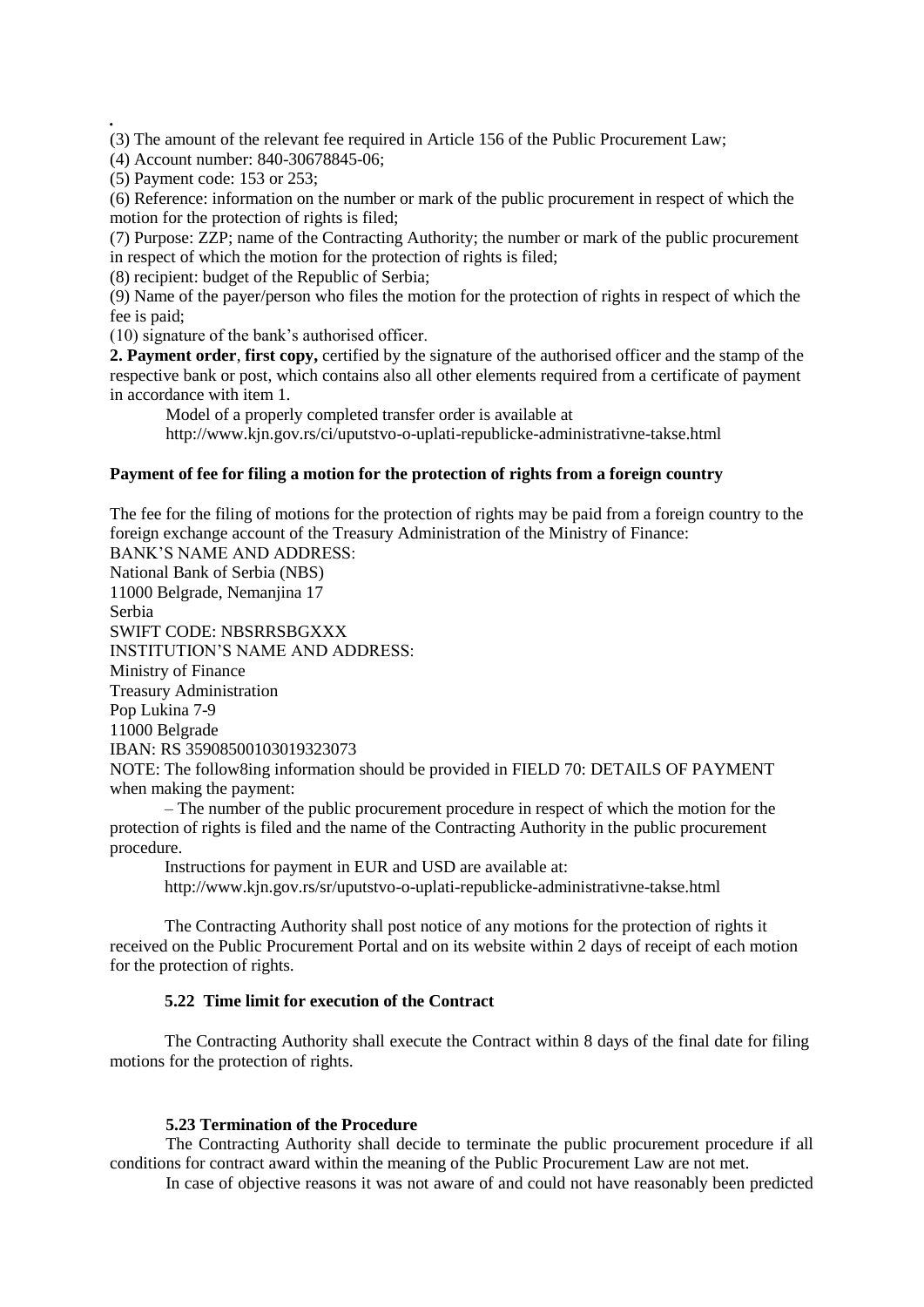at the time of initiation of the public procurement procedure and which prevent the initiated procedure from proceeding or which eliminate the need for the public procurement concerned, the Contracting Authority reserves the right to withdraw from the public procurement and pass a decision to terminate the procedure.

The Contracting Authority shall pass such decision to terminate the procedure in writing and shall post it on the Public Procurement Portal, on its website and on the portal of official journals, in accordance with Article 109 of the Public Procurement Law.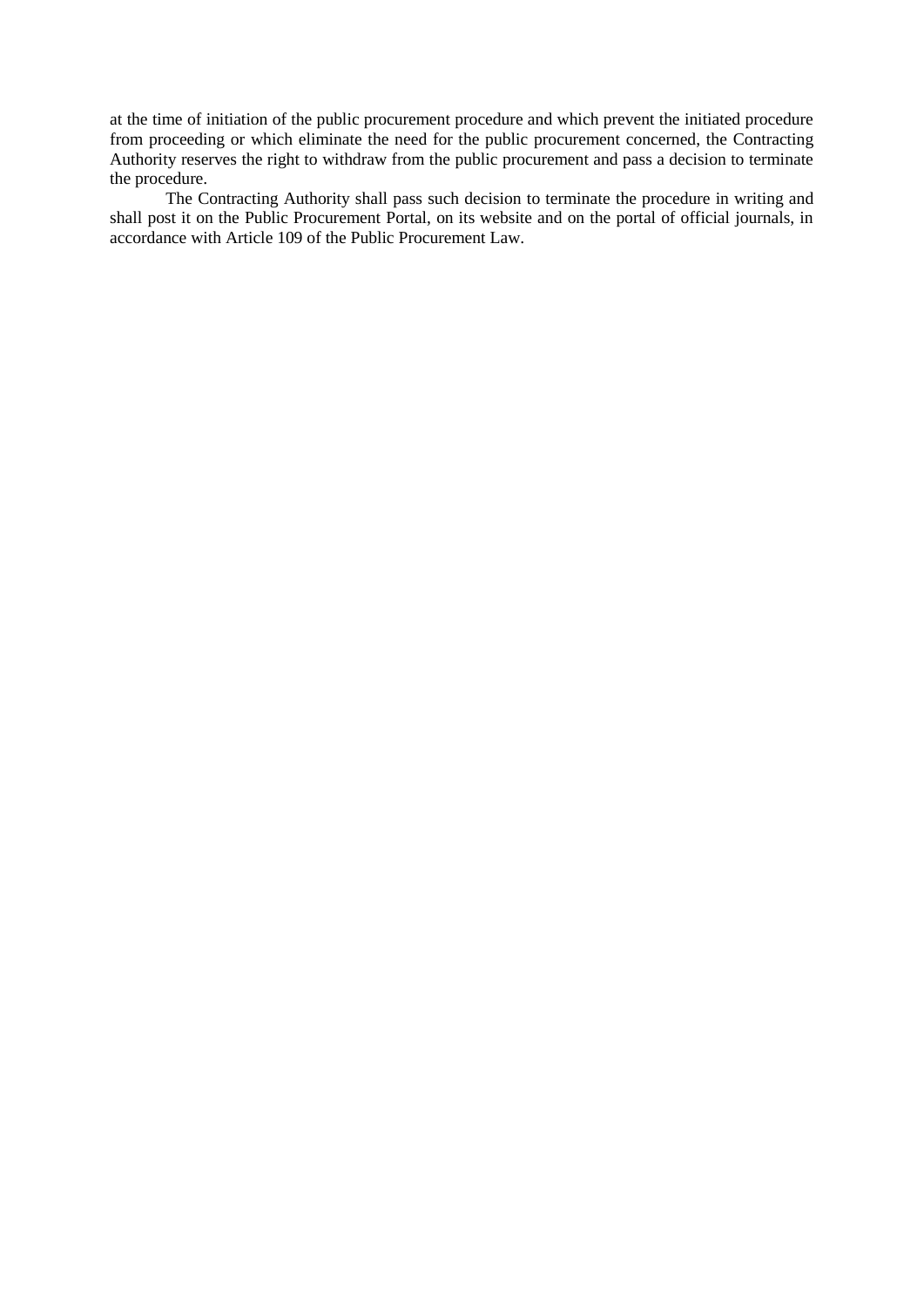# **6. FORMS AND STATEMENTS**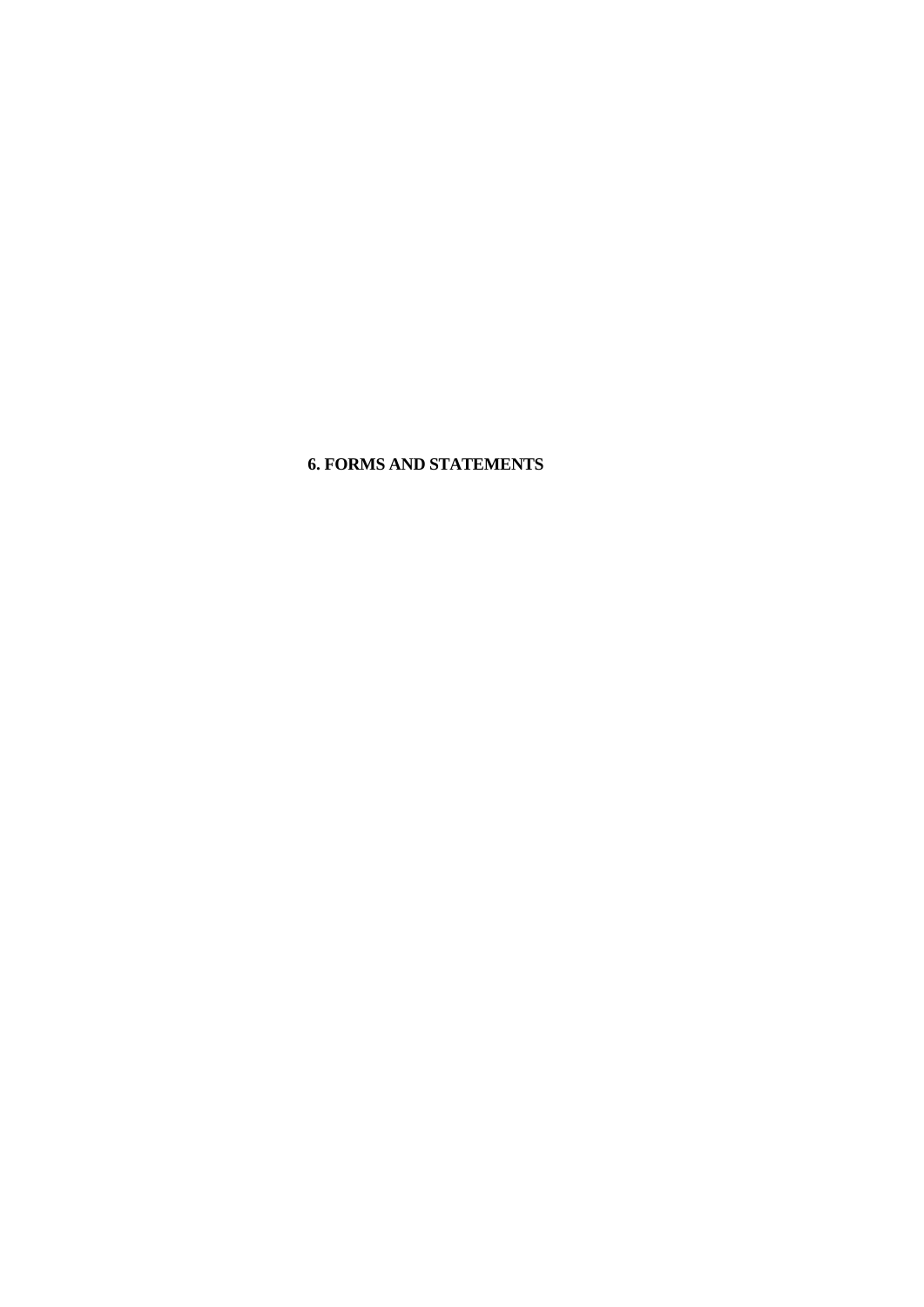### **6. BID FORM**

### **PUBLIC PROCUREMENT NUMBER 14/2017**

Pursuant to the Public Procurement Law, I hereby submit a bid for public procurement of public relations services for the **Russian** market

needs of the National Tourism Organisation of Serbia, as follows:

**Bid No.:**

**Date:**

*(bidder enters its registration number and date of preparation of the bid)*

| <b>Bidder</b>                            |                                                        |                                     |
|------------------------------------------|--------------------------------------------------------|-------------------------------------|
| <b>Address</b>                           | City/town,                                             |                                     |
|                                          | street and number                                      |                                     |
| <b>Bidder's Company ID number</b>        |                                                        |                                     |
| Bidder's tax identification number (TIN) |                                                        |                                     |
| <b>Contact person</b>                    |                                                        |                                     |
| Phone, telefax                           |                                                        |                                     |
| <b>E-mail address</b>                    |                                                        |                                     |
| <b>Account number and bank</b>           |                                                        |                                     |
| Person authorized to sign contracts      |                                                        |                                     |
| Legal entity is classified as:           |                                                        | micro, small, medium-sized or large |
|                                          | <i>(to be entered if the bidder is a legal entity)</i> | (mark bidder's classification)      |

# **6.1. BIDDER INFORMATION**

 $\overline{\phantom{a}}$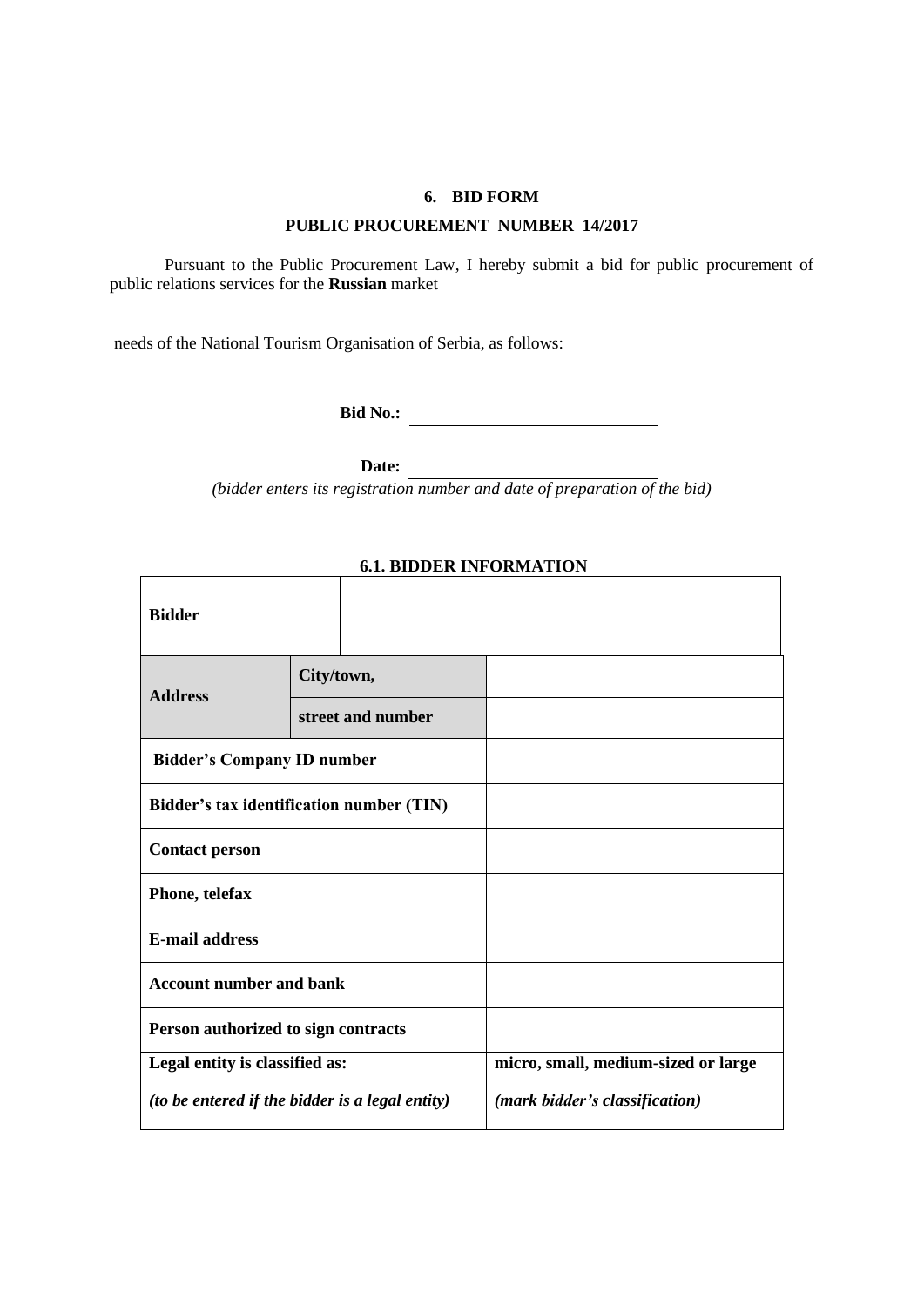**6.2. I SUBMIT THE BID**:

**A) Individually**

**B) With the subcontractor:** 

**C) Joint bid with members of the consortium:**

**\_\_\_\_\_\_\_\_\_\_\_\_\_\_\_\_\_\_\_\_\_\_\_\_\_\_\_\_\_\_\_\_\_\_\_\_\_\_\_\_\_\_\_\_\_\_\_\_\_\_\_\_ \_\_\_\_\_\_\_\_\_\_\_\_\_\_\_\_\_\_\_\_\_\_\_\_\_\_\_\_\_\_\_\_\_\_\_\_\_\_\_\_\_\_\_\_\_\_\_\_\_\_\_\_**

**\_\_\_\_\_\_\_\_\_\_\_\_\_\_\_\_\_\_\_\_\_\_\_\_\_\_\_\_\_\_\_\_\_\_\_\_\_\_\_\_\_\_\_\_\_\_\_\_\_\_\_\_\_ \_\_\_\_\_\_\_\_\_\_\_\_\_\_\_\_\_\_\_\_\_\_\_\_\_\_\_\_\_\_\_\_\_\_\_\_\_\_\_\_\_\_\_\_\_\_\_\_\_\_ \_\_\_\_\_\_\_\_\_\_\_\_\_\_\_\_\_\_\_\_\_\_\_\_\_\_\_\_\_\_\_\_\_\_\_\_\_\_\_\_\_\_\_\_\_\_\_\_\_\_\_\_\_\_**

(*circle the manner of submission of the bid and indicate names of subcontractors and all participants in a joint bid)*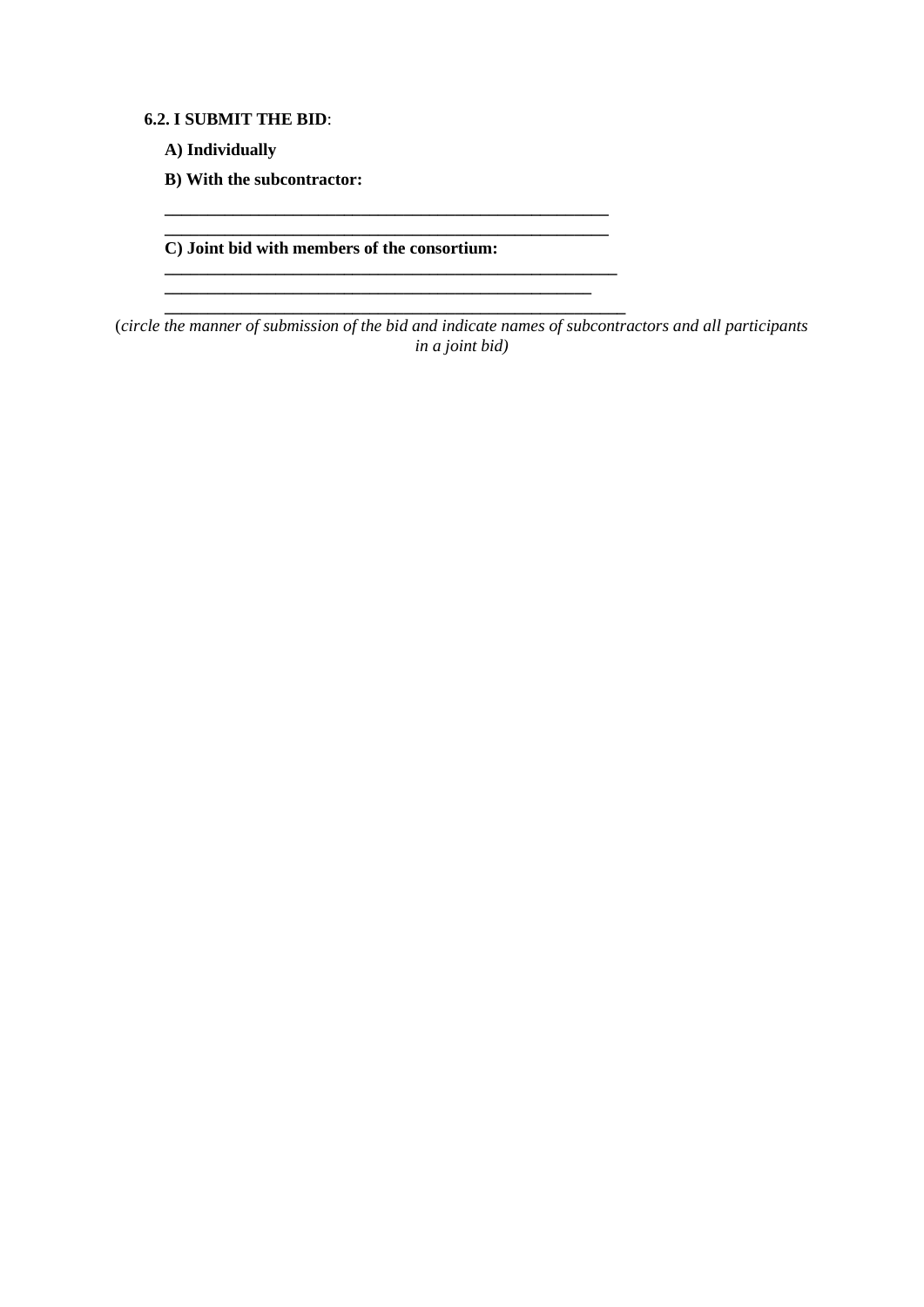# **6.3. SUBCONTRACTOR INFORMATION**

| 1) | Subcontractor:                                                                            |               |
|----|-------------------------------------------------------------------------------------------|---------------|
|    | Address:                                                                                  |               |
|    | Company ID number:                                                                        |               |
|    | Tax identification number (TIN):                                                          |               |
|    | Contact person                                                                            |               |
|    | Percentage of the total value of the procurement carried<br>out through the subcontractor | $\frac{0}{0}$ |
|    | Part of the supplies which will be provided by<br>through the subcontractor:              |               |

| Subcontractor:                                                                            |               |
|-------------------------------------------------------------------------------------------|---------------|
| Address:                                                                                  |               |
| Company ID number:                                                                        |               |
| Tax identification number (TIN):                                                          |               |
| Contact person                                                                            |               |
| Percentage of the total value of the procurement carried<br>out through the subcontractor | $\frac{0}{0}$ |
| Part of the supplies which will be provided by the<br>subcontractor:                      |               |

The table "Information on Subcontractor" **shall be completed only by bidders that submit bids with subcontractors.**

In case of multiple subcontractors, copy the form.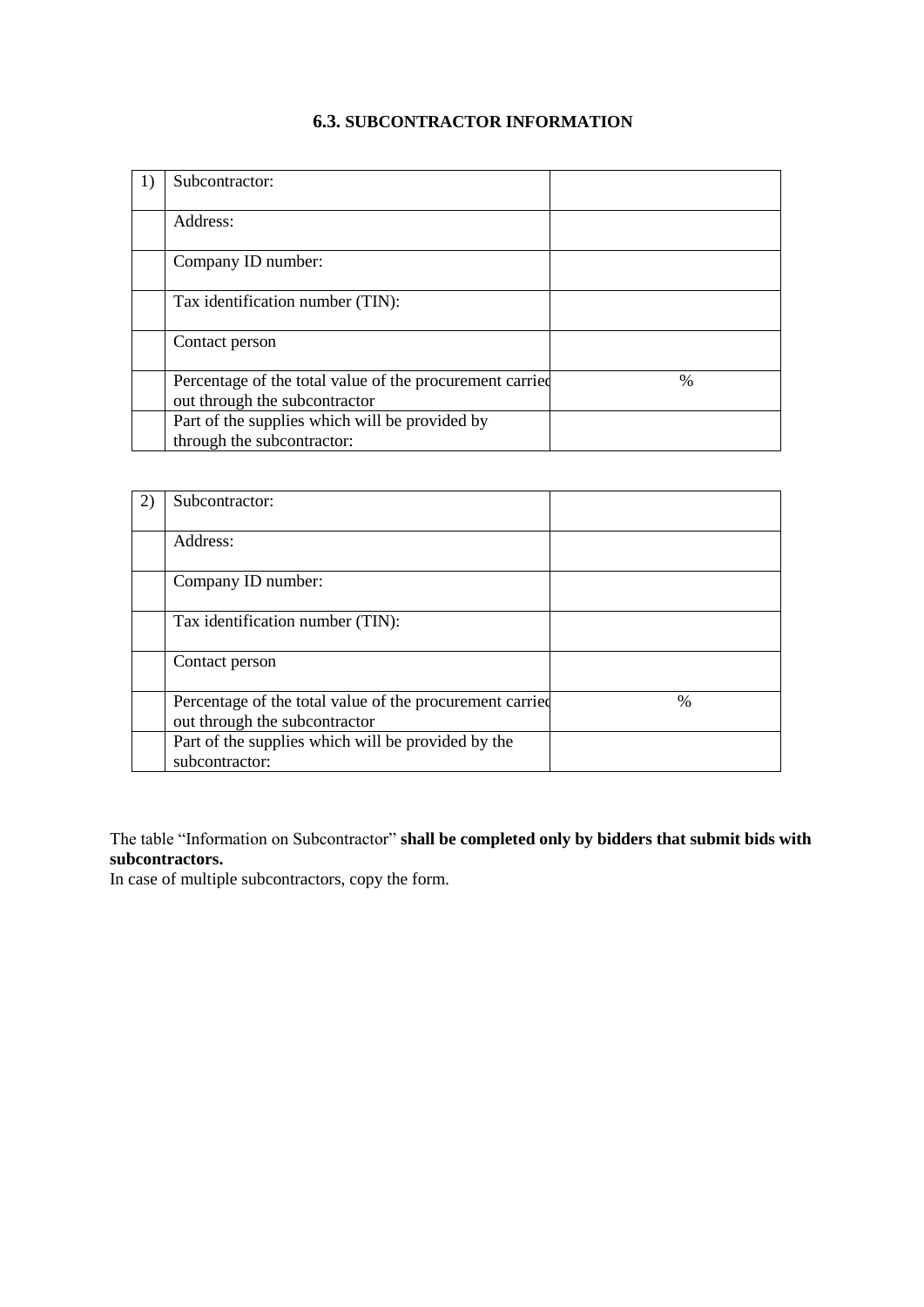# **6.4. CONSORTIUM MEMBER INFORMATION**

| Participant in a joint bid:     |  |
|---------------------------------|--|
| Address:                        |  |
|                                 |  |
| Company ID number:              |  |
|                                 |  |
| Tax identification number (TIN) |  |
| Contact person                  |  |
|                                 |  |

| Participant in a joint bid:     |
|---------------------------------|
| Address:                        |
|                                 |
| Company ID number:              |
|                                 |
| Tax identification number (TIN) |
| Contact person                  |
|                                 |

| Name of participant in a joint bid: |
|-------------------------------------|
| Address:                            |
|                                     |
| Company ID number:                  |
|                                     |
| Tax identification number (TIN)     |
| Contact person                      |
|                                     |

### **To be completed only by bidders who submit joint bids**.

In case there are more members of the consortium, copy the form.

Note: The bidder shall enter the requested data in blank fields in the bid form.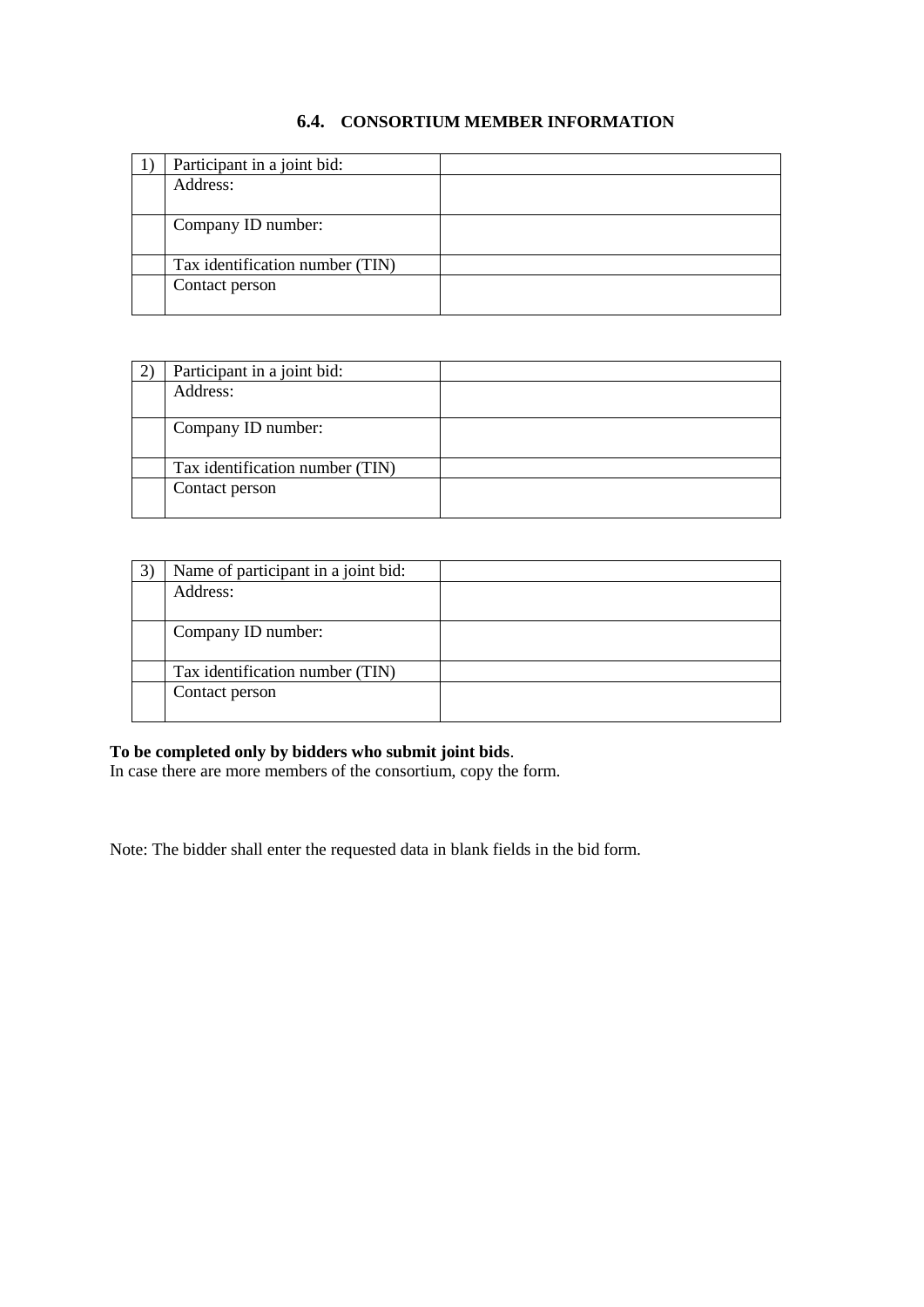# **6.5. FORM OF QUOTATION WITH PRICE STRUCTURE**

This public procurement is for public relations services for the needs of the National Tourism Organisation of Serbia for **Russian** markets**.**

# **PRICE**

The bidder must fill in all items in the Form of Financial Bid and Price Structure, otherwise the bid will not be eligible.

|                            | <b>EUR/USD*</b> |  |
|----------------------------|-----------------|--|
| <b>Offered price</b>       | Price           |  |
| Price at the monthly level |                 |  |

\* The bidder must circle the currency in wich they exspress the price.

- **TIME LIMIT FOR PAYMENT:** is days of the date of receipt of invoice **(**it cannot be shorter than 15 days or longer than 45 days)
- **PERIOD OF VALIDITY OF BID:** *\_\_\_\_\_\_\_\_\_\_\_* **days of the date of opening of the bid.**

*(minimum 30 days)*

*The bid must be completed, signed and certified by a stamp.* 

### **BIDDER**

**(stamp) - signature -**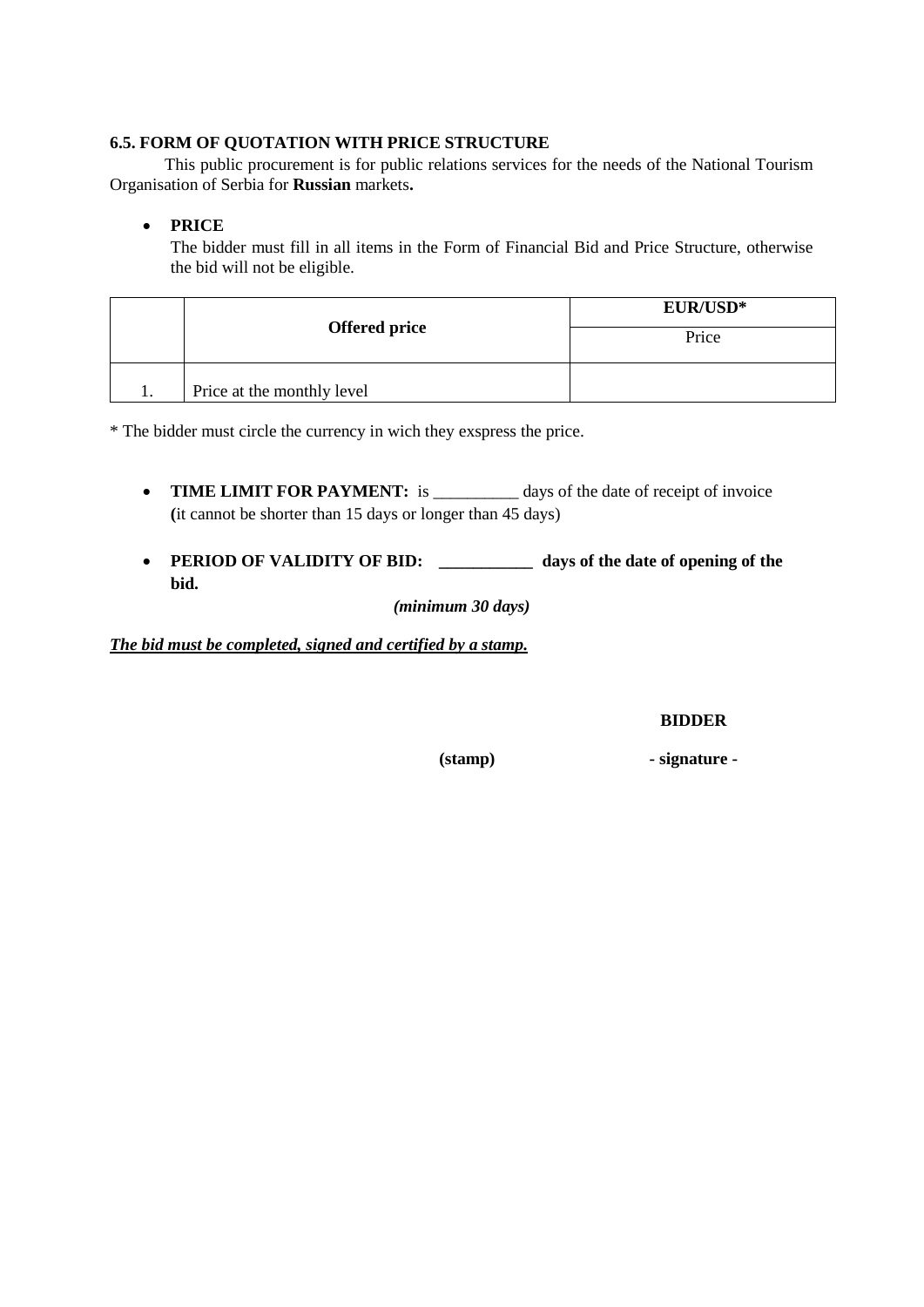# **S T A T E M E N T OF BIDDER'S COMPLIANCE WITH REQUIREMENTS UNDER ARTICLE 75 OF THE LAW**

Pursuant to Article 77, paragraph 4 of the Law, under threat of perjury or fraud, as the bidder's representative, I hereby give the following

# **S T A T E M E N T**

The bidder \_ (indicate the bidder's name), in the public procurement procedure: "Public Relations Services for the German market", SVPP number 14/2017 complies with all requirements under Article 75 of the Law and all requirements defined by the Tender Documentation for the public procurement in question, including:

- **1. The bidder is registered with the competent authority, i.e. registered with the relevant register**
- **2. The bidder and its legal representative have not been convicted of a criminal offence as a member of an organized crime group, have not been convicted of a commercial criminal offence, an environmental criminal offence, bribery or fraud**
- **3. The bidder paid all due taxes, contributions and other public fees in accordance with regulations of the Republic of Serbia or of a foreign country if the bidder has its head office in the territory of a foreign country**

If the bidder submits a bid with a subcontractor or a consortium, the statement must be signed by all subcontractors and all members of a consortium.

**City/town:\_\_\_\_\_\_\_\_\_\_\_\_\_** Date:

**Autorised officer's signature**

**(stamp)**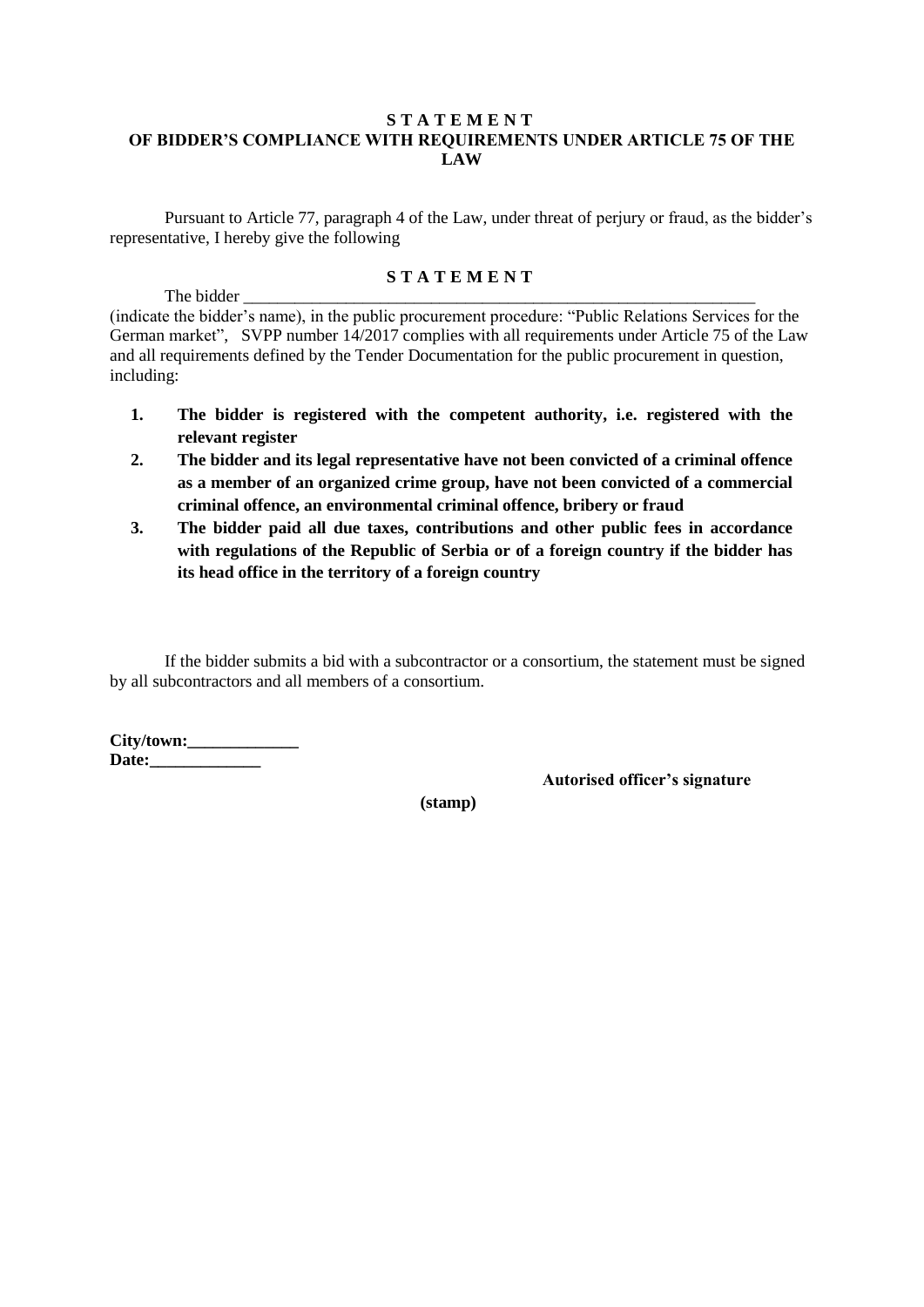# **FORM OF COSTS OF PREPARATION OF BID**

# **JN No. 14/2017**

# **Pursuant to Article 88, paragraph 1 of the Public Procurement Law, we hereby declare that**

**The bidder ................................................................................................................................... ,**

*(bidder's name)*

Had the following costs in the public procurement procedure in question:

| No. | <b>Description</b> | <b>Amount</b> |
|-----|--------------------|---------------|
| 1.  |                    |               |
| 2.  |                    |               |
|     | <b>TOTAL:</b>      |               |

City/town \_\_\_\_\_\_\_\_\_\_\_\_\_

**BIDDER**

**(stamp) - signature -**

Date \_\_\_\_\_\_ \_\_\_\_\_\_\_

**-** Submission of this statement is **not mandatory**!

The bidder cannot request from the Contracting Authority to reimburse costs of preparation of the bid.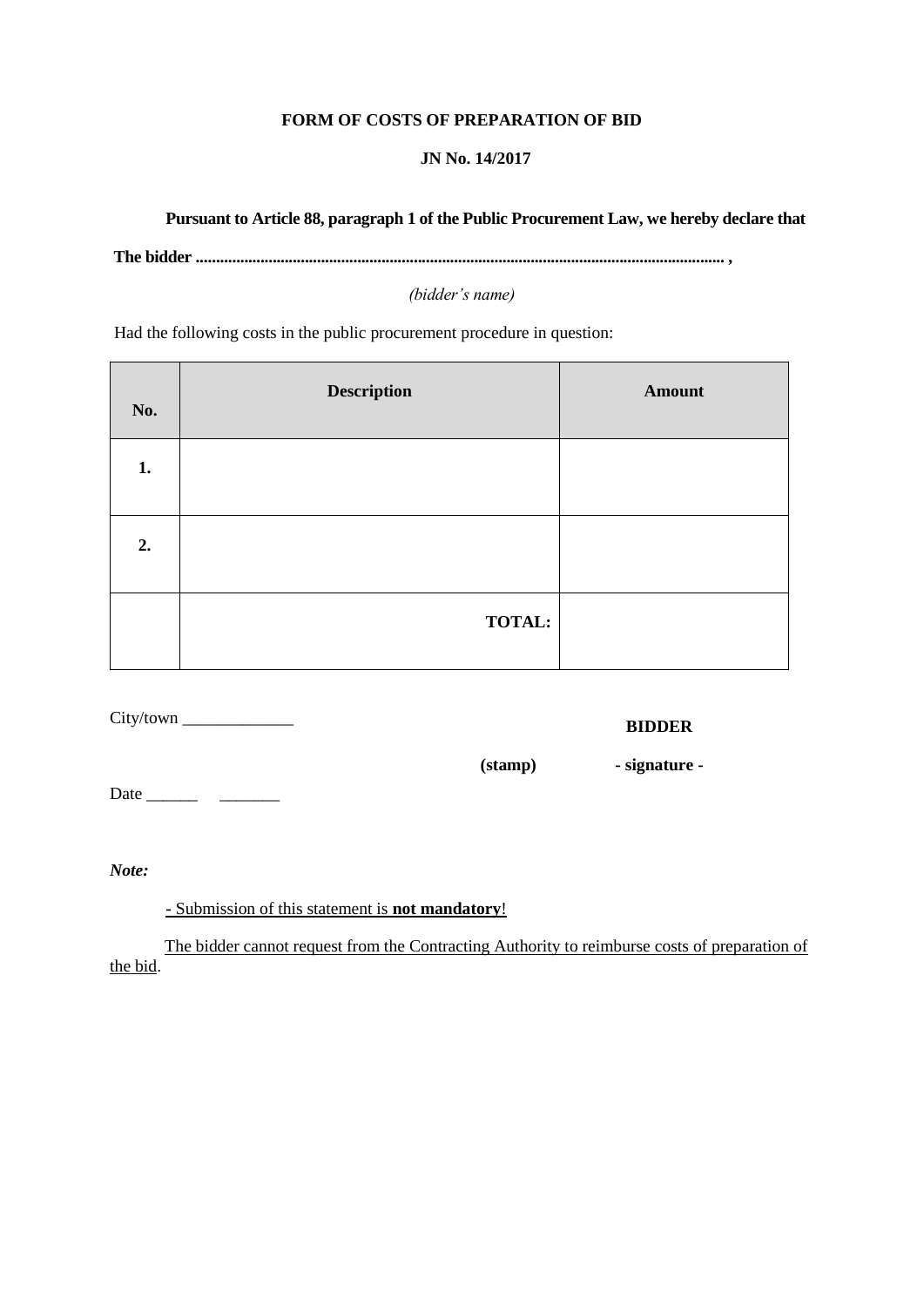### **STATEMENT OF INDEPENDENT BID**

#### **SVPP No. 14/2017**

Pursuant to Article 26 of the Public Procurement Law (''Official Gazette of RS'', No. 124/12) and Article 2 of the Bylaw on Mandatory Elements of Tender Documentations in Public Procurement Procedures and the Manner of Demonstrating Compliance with the Requirements, as the bidder: \_\_\_\_\_\_\_\_\_\_\_\_\_\_\_\_\_\_\_\_\_\_\_\_\_\_\_\_\_\_\_\_\_\_\_\_\_\_\_\_\_\_\_ , I hereby give this

#### **STATEMENT**

Under threat of perjury or fraud, I hereby confirm that I submitted a bid in the public procurement procedure for services, SVPP No. 14/2017 independently, without agreement with other bidders or interested parties.

#### **Notes:**

*In case of reasonable doubt in truthfulness of the Statement of Independent Bid, the Contracting Authority will without delay notify the organisation competent for the protection of competition. The organisation competent for the protection of competition may impose a measure prohibiting participation in the public procurement procedure on the bidder or an interested party if it finds that the bidder or the interested party has violated competition in the public procurement procedure within the meaning of the law providing for the protection of the competition. Prohibition of participation in the public procurement procedure may be imposed for the period of up to two years. Violation of competition constitutes a negative reference within the meaning of Article 82, paragraph 1, item 2 of the Law.*

*If the bid is submitted by a consortium, the Statement must be signed by the authorised officer of each bidder in the consortium and certified by a stamp.*

City/town \_\_\_\_\_\_\_\_\_\_\_\_\_

**BIDDER**

**(stamp) - signature -**

Date \_\_\_\_\_\_\_\_\_\_\_\_\_

*Note:*

-The Statement must be signed. Otherwise, the bid will be rejected.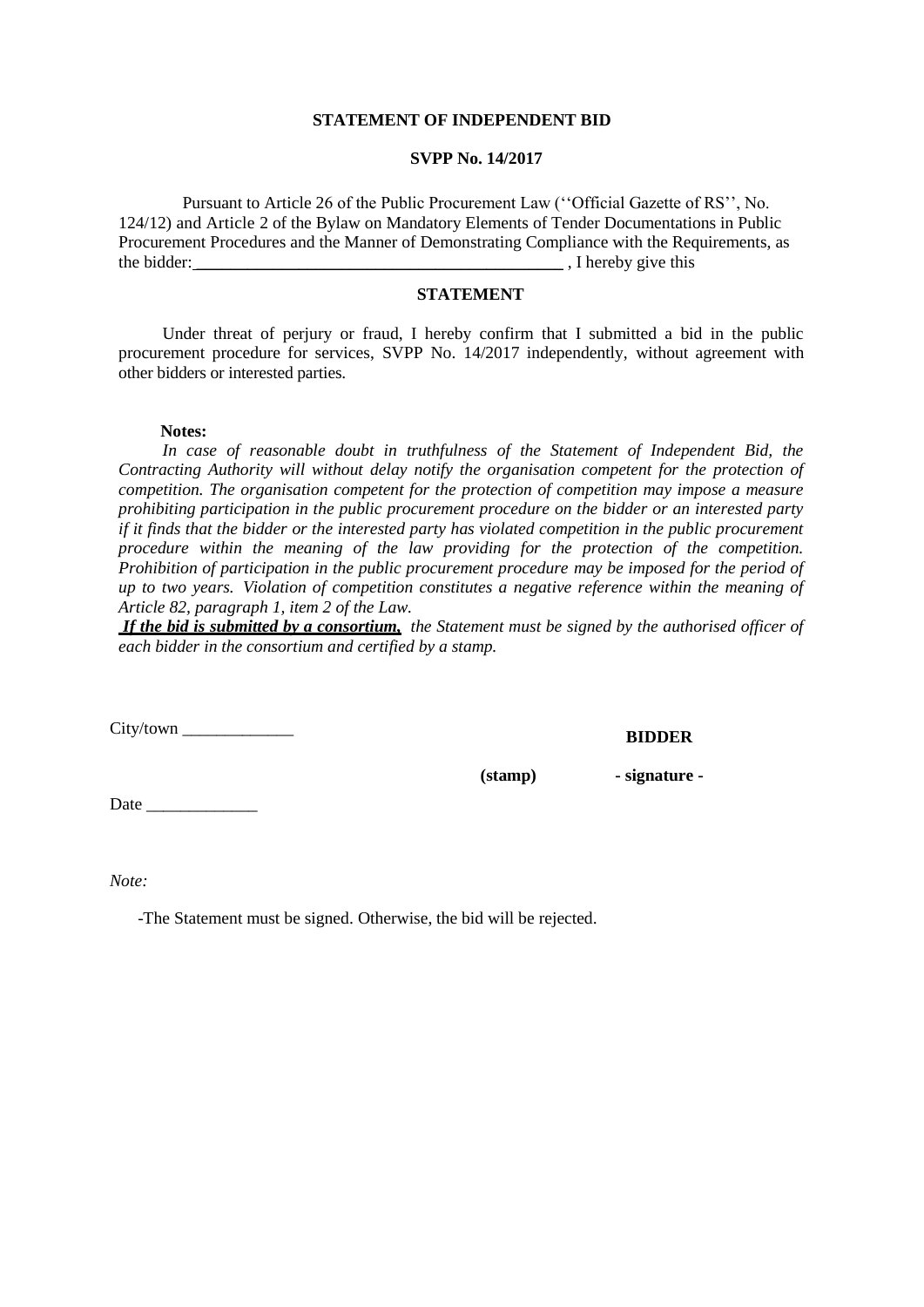# **STATEMENT OF COMPLIANCE WITH DUTIES UNDER**

# **APPLICABLE REGULATIONS**

### **SVPP No.: 14/2017**

In connection with Article 75, paragraph 2 of the Public Procurement Law, **as the representative**  of the bidder

**...................................................................................................................................................... ,**

 *(bidder's name)* 

under threat of perjury or fraud, I hereby confirm that

the bidder named above has complied with the duties under applicable regulations on occupational safety and health, employment and working conditions and environment protection, as well as that there is no injunction in force at the time of submission of bids banning it from conducting business activities (Article 75, paragraph 2 of the Law).

Date\_\_\_\_\_\_\_\_\_\_\_\_\_

**BIDDER**

**(stamp) - signature -**

*Notes:*

**1. The statement must be signed. Otherwise, the bid will be rejected.**

**2. If the bid is submitted by a consortium, the statement must be signed and certified by a stamp by authorised officers of each member of the joint bid.** In that case, copy/print the necessary number of the statement form.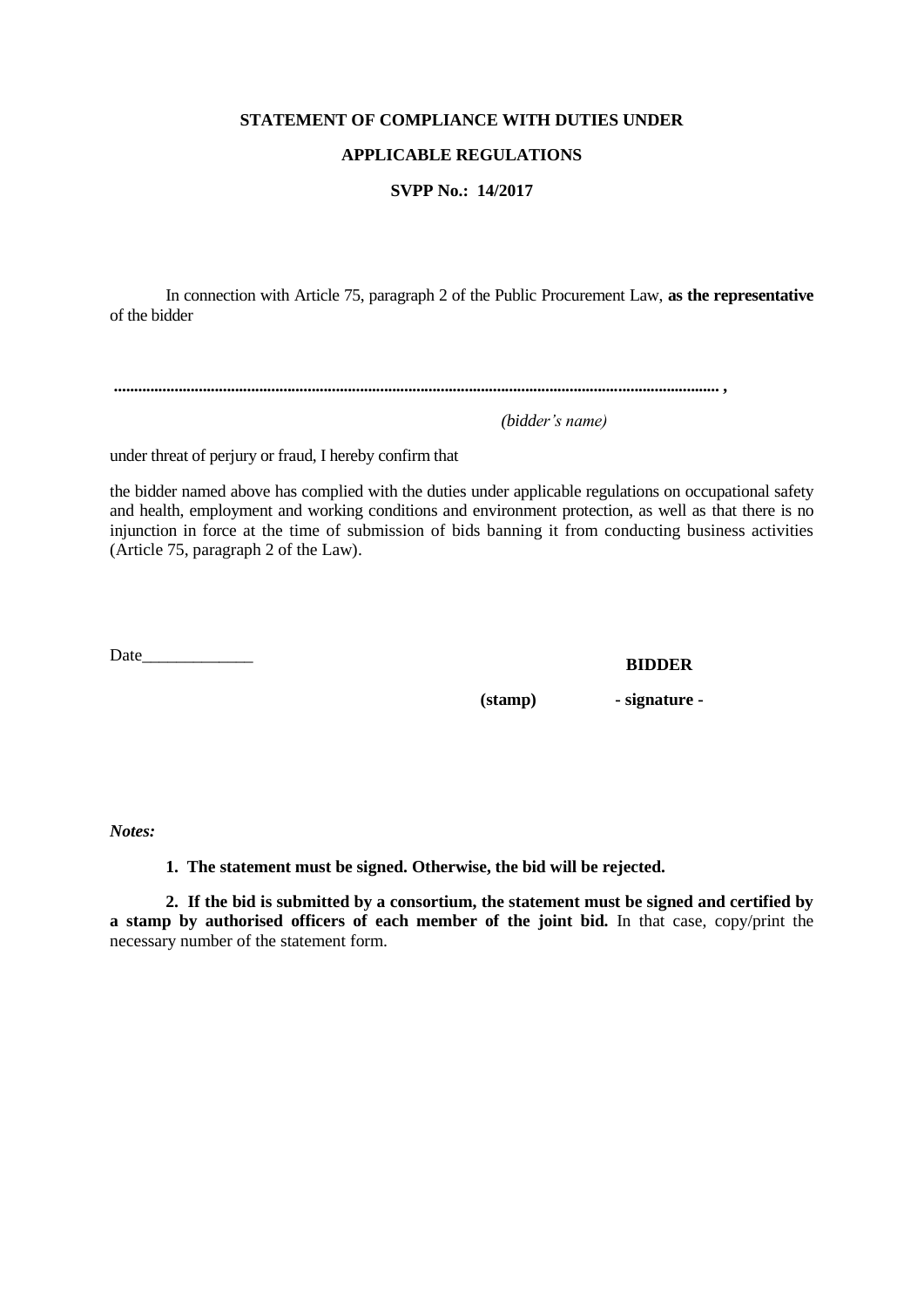# **STATEMENT OF REQUIRED OPERATING CAPACITY SVPP No. 14/2017**

# **S T A T E M E N T**

Under threat of perjury or fraud, the bidder**\_\_\_\_\_\_\_\_\_\_\_\_\_\_\_\_\_\_\_\_\_\_\_\_\_\_\_\_\_\_\_\_\_\_\_** *(indicate the bidder's name***), hereby declares** that

**\_\_\_\_\_\_\_\_\_\_\_\_\_\_\_\_\_\_\_\_\_\_\_\_\_\_\_\_\_\_\_\_\_\_\_\_\_\_\_\_\_\_\_\_\_\_\_\_\_\_\_\_\_\_\_\_\_\_\_\_\_\_\_\_\_\_**

**\_\_\_\_\_\_\_\_\_\_\_\_\_\_\_\_\_\_\_\_\_\_\_\_\_\_\_\_\_\_\_\_\_\_\_\_\_\_\_\_\_\_\_\_\_\_\_\_\_\_\_\_\_\_\_\_\_\_\_\_\_\_\_\_\_\_\_\_\_\_\_\_\_\_**

Office address in Moscow:

*The statement must be completed, signed and certified by bidders, subcontractors and members of consortiums (joint bid).*

 **City/town and date: (stamp) Bidder**

**\_\_\_\_\_\_\_\_\_\_\_\_\_\_\_\_ \_\_\_\_\_\_\_\_\_\_\_\_\_\_\_\_\_\_\_**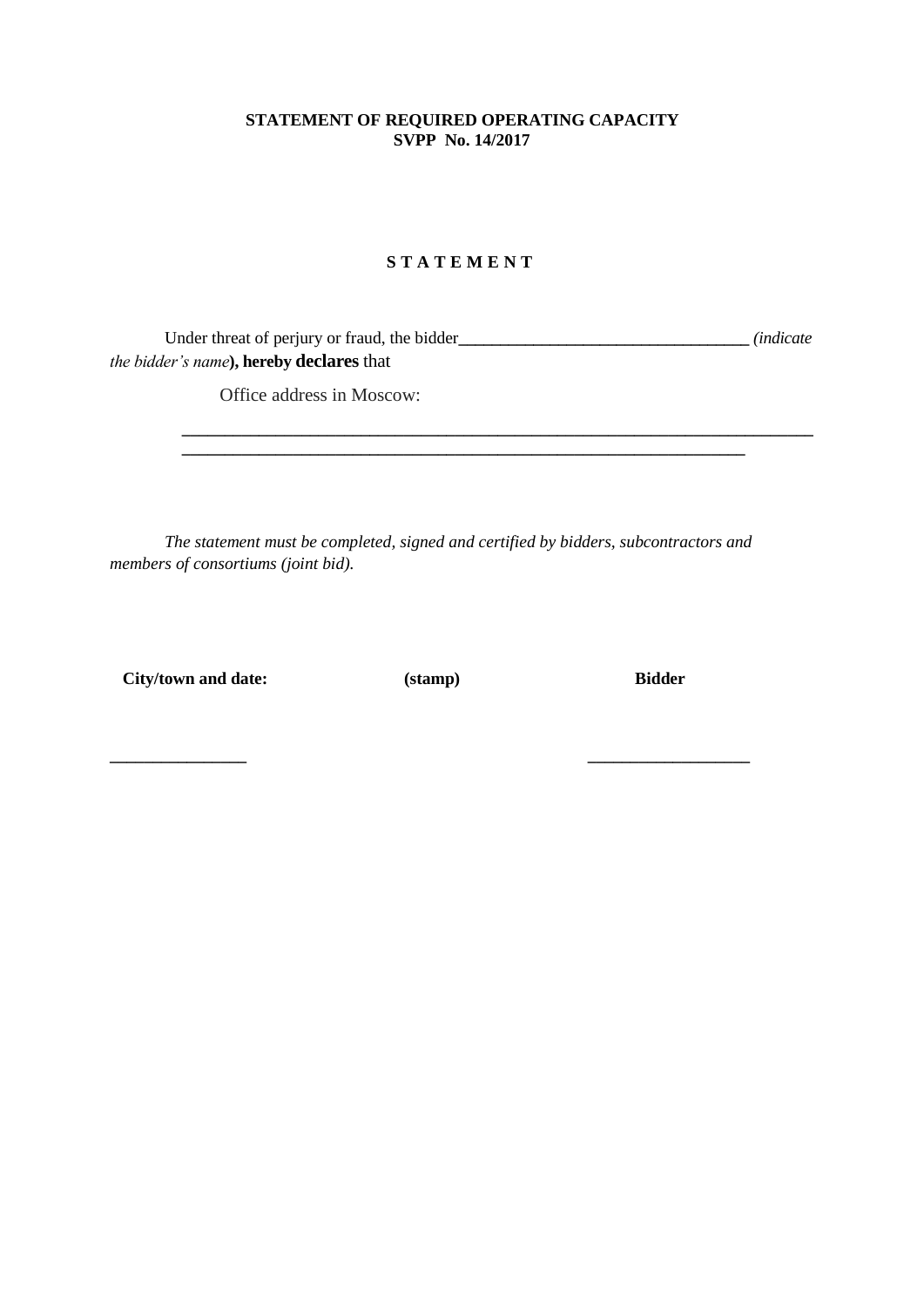# **STATEMENT OF REQUIRED HUMAN RESOURCE CAPACITY SVPP No. 14/2017**

**The bidder \_\_\_\_\_\_\_\_\_\_\_\_\_\_\_\_\_\_\_\_\_\_\_\_\_\_\_\_\_\_\_\_\_\_\_\_\_\_\_\_\_\_\_\_\_\_\_\_\_\_\_\_\_\_ hereby declares** that it employs minimum three key persons with minimum five years of relevant work experience in public relations tasks in the field of tourism, who will be engaged in execution of this contract, including:

| (name, surname, phone, e-mail, address). |
|------------------------------------------|
| (name, surname, phone, e-mail, address)  |
| (name, surname, phone, e-mail, address). |

*The statement must be completed, signed and certified by bidders, subcontractors and members of consortiums (joint bid)*

**\_\_\_\_\_\_\_\_\_\_\_\_\_\_\_\_ \_\_\_\_\_\_\_\_\_\_\_\_\_\_\_\_\_\_\_**

| City/town and date: | (stamp) | <b>Bidder</b> |
|---------------------|---------|---------------|
|                     |         |               |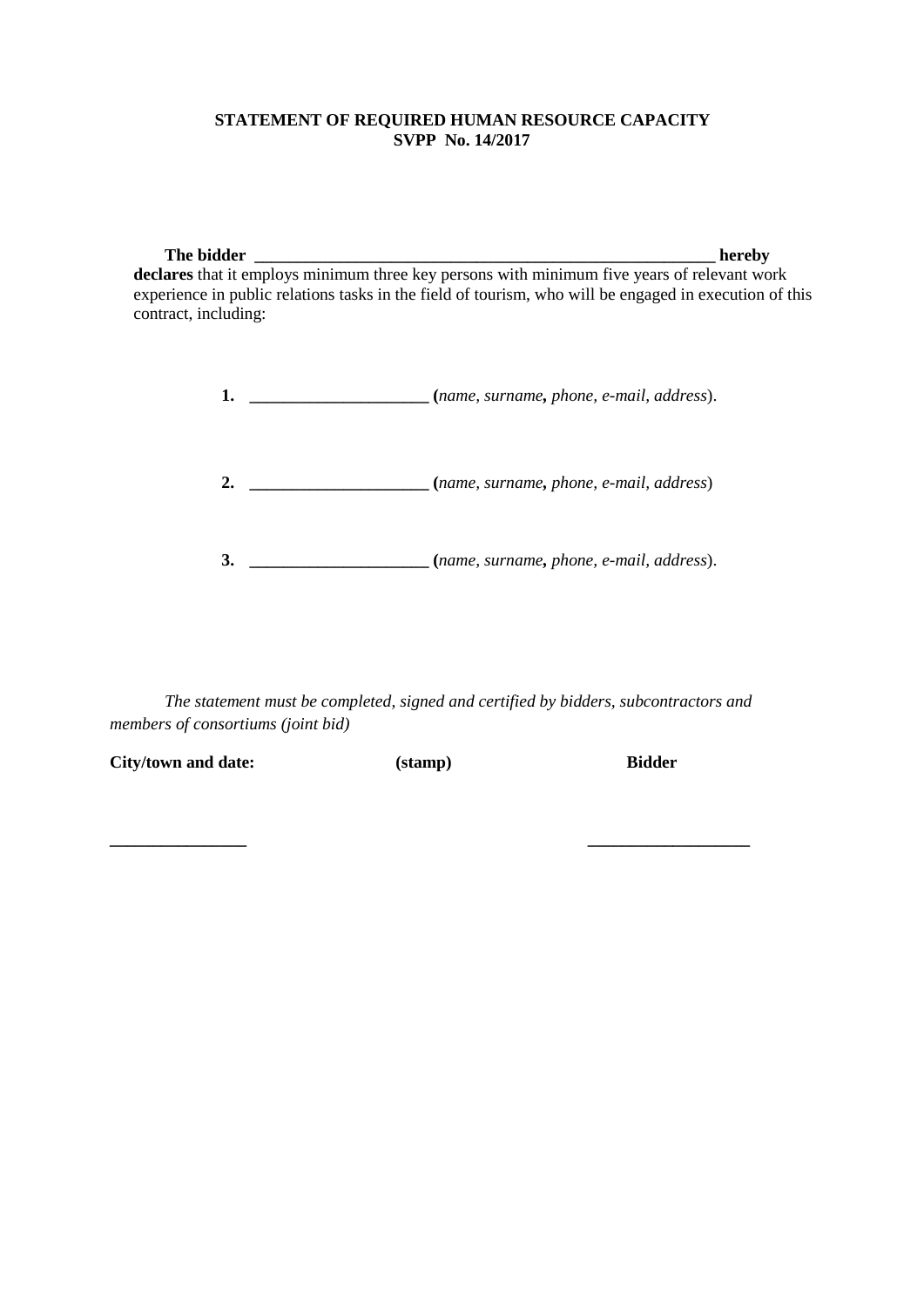# **REFERENCE LIST**

# **Provision of public relations services with national and regional tourism organisations in the period 2013-2017**

| No. | Name and address of the client<br>with which a contract was<br>concluded | Date of conclusion of<br>the contract and<br>duration of the<br>contract | Scope of contract<br>(performed tasks) |
|-----|--------------------------------------------------------------------------|--------------------------------------------------------------------------|----------------------------------------|
| 1.  |                                                                          |                                                                          |                                        |
| 2.  |                                                                          |                                                                          |                                        |
| 3.  |                                                                          |                                                                          |                                        |
| 4.  |                                                                          |                                                                          |                                        |
| 5.  |                                                                          |                                                                          |                                        |

**\_\_\_\_\_\_\_\_\_\_\_\_\_\_\_\_\_\_\_\_ \_\_\_\_\_\_\_\_\_\_\_\_\_\_\_\_\_\_\_\_\_\_\_\_\_\_\_\_\_\_**

City/town and date Bidder's responsible person

Note: Add as many rows as necessary.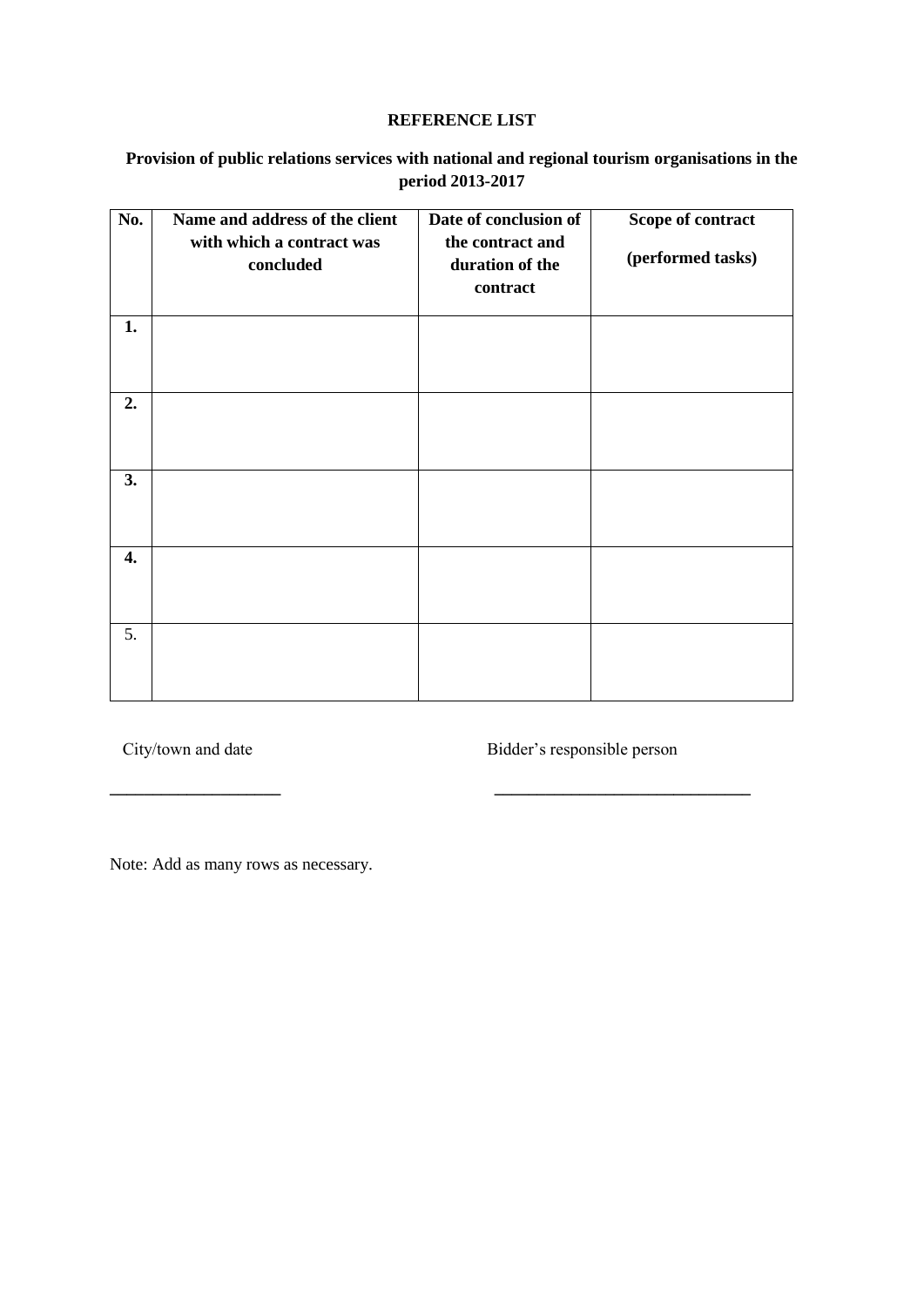**Annex 1.**

| <b>Client</b> |  |
|---------------|--|
| Country, city |  |

# C E R T I F I C A T E

# OF EXECUTION OF CONCLUDED CONTRACTS

We hereby confirm that

|                              | <i>(indicate bidder's name),</i> | provided public |
|------------------------------|----------------------------------|-----------------|
| relations services to us for |                                  | <i>(indic)</i>  |
| ate tourism organisation),   |                                  |                 |

on the basis of the contract No.: \_\_\_\_\_\_\_\_\_\_\_\_\_\_\_ of \_\_\_\_\_\_\_\_\_\_\_\_\_ and that it fully complied with all duties assumed under this contract, in accordance with the agreed quality and time limits.

This certificate is issued for the purpose of participating in the public procurement ordered by the National Tourism Organisation of Serbia, No. 14/2017 and cannot be used for other purposes.

# **Accuracy of the information is ascertained by the signature affixed below:**

|  | <b>City/town and date:</b> |
|--|----------------------------|
|  |                            |

**\_\_\_\_\_\_\_\_\_\_\_\_\_\_\_\_\_\_\_ \_\_\_\_\_\_\_**

**(stamp)** Authorised officer Contracting Authority

(Copy the certificate form)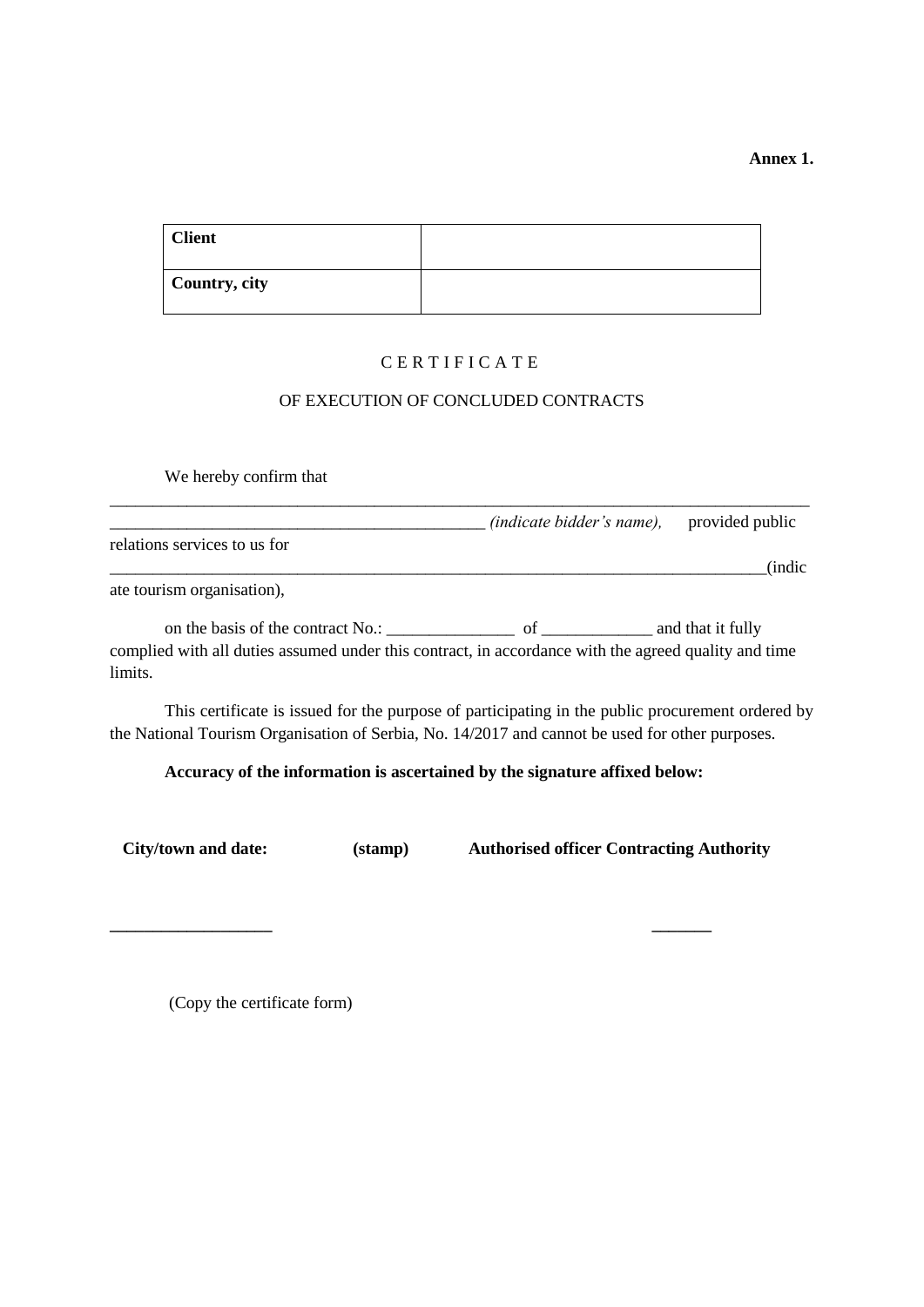# **ENCLOSED FORM (fill in and glue to an envelope/box)**

**Date and hour of submission: (to be filled by the Contracting Authority's Registry Office)**

# **BID – DO NOT OPEN!**

# FOR PUBLIC PROCUREMENT OF PUBLIC RELATIONS SERVICES FOR THE Russian market

### NUMBER 14/2017

# **CONTRACTING AUTHORITY:**

# **NATIONAL TOURISM ORGANISATION OF SERBIA CIKA LJUBINA 8 11000 BELGRADE**

### BIDDER:

Name:

Address:

Phone:

Telefax:

E-mail:

Contact name and surname: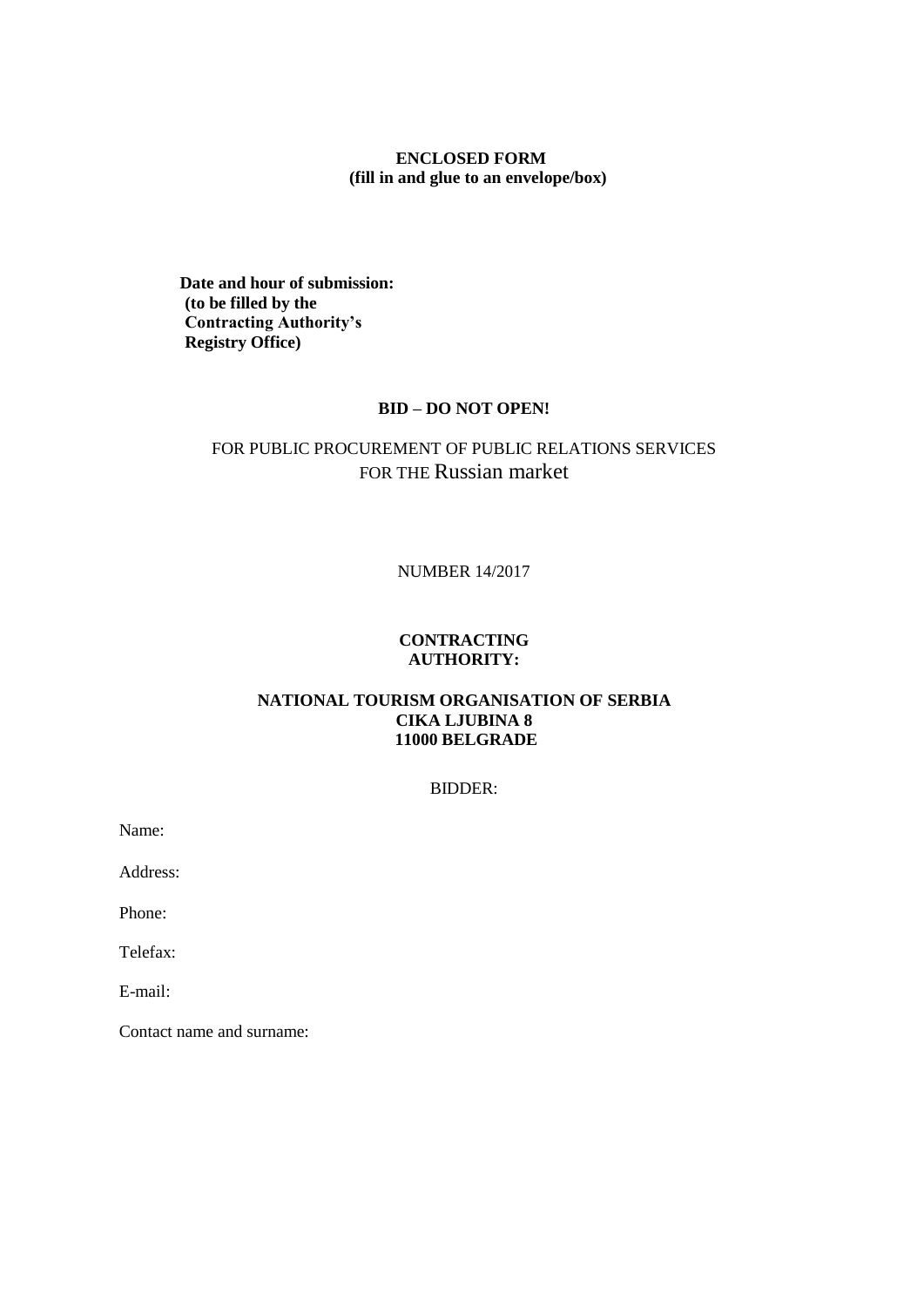### **6. М О D E L C O N T R A C T**

*Note:* 

- In the event of signing the contract with the bidder which specified one or more subcontractors in its bid, all subcontractors must be specified in the contract.

- In the event of signing the contract with the bidders which submitted a joint bid, all participants in a joint bid must be specified in the contract.

- The content of the signed contract shall not differ from the content of the model contract.

- Bidders are required to fill in blank fields in the model contract and sign a model contract for the lot for which they submit the bid.

#### **MODEL CONTRACT**

#### **This contract is applicable as of:**

1. Tourism Organization of Serbia, Belgrade, Cika Ljubina 8, represented by Marija Labovic, Acting Director (hereinafter referred to as: Contracting Authority), TIN 101824761, Company ID number 17062867, account number: 840-194723-93 Treasury and

| <u>.</u>   |         |                                                    |  | with registered office in |
|------------|---------|----------------------------------------------------|--|---------------------------|
|            | street  |                                                    |  | represented               |
| by         |         | Director (hereinafter referred to as: Contractor), |  |                           |
| <b>TIN</b> | Company | number                                             |  | account                   |
| number:    | with    | bank.                                              |  |                           |

Hereinafter referred to as the: Parties

The Parties have agreed as follows:

- that the Contracting Authority, pursuant to the Public Procurement Law ("Official Gazette of the Republic of Serbia", Nos. 124/2012, 14/2015 and 68/2015), conducted a public procurement SVPP number 14/2017, for the procurement of public relations services;

- that the Contractor submitted (individually/joint/with a subcontractor) a bid number

dated which is fully compliant with the specifications in the Tender Documentation, is attached to the Contract and constitutes an integral part thereof;

- that the Contracting Authority concluded this Contract pursuant to Article 112 of the Public Procurement Law.

#### **Scope of Contract**

Article 1

Scope of Contract shall include the procurement of public relations services for the Russian market, for the needs of the National Tourism Organisation of Serbia.

#### **The rights and obligations of the Parties**

Article 2

Under this Contract the Contractor undertakes to carry out public relations activities for the needs of the Contracting Authority, in accordance with the specification of services for the relevant lot, which is provided in Chapter 3 Technical Specifications, which is an integral part of the Tender Documentation as follows: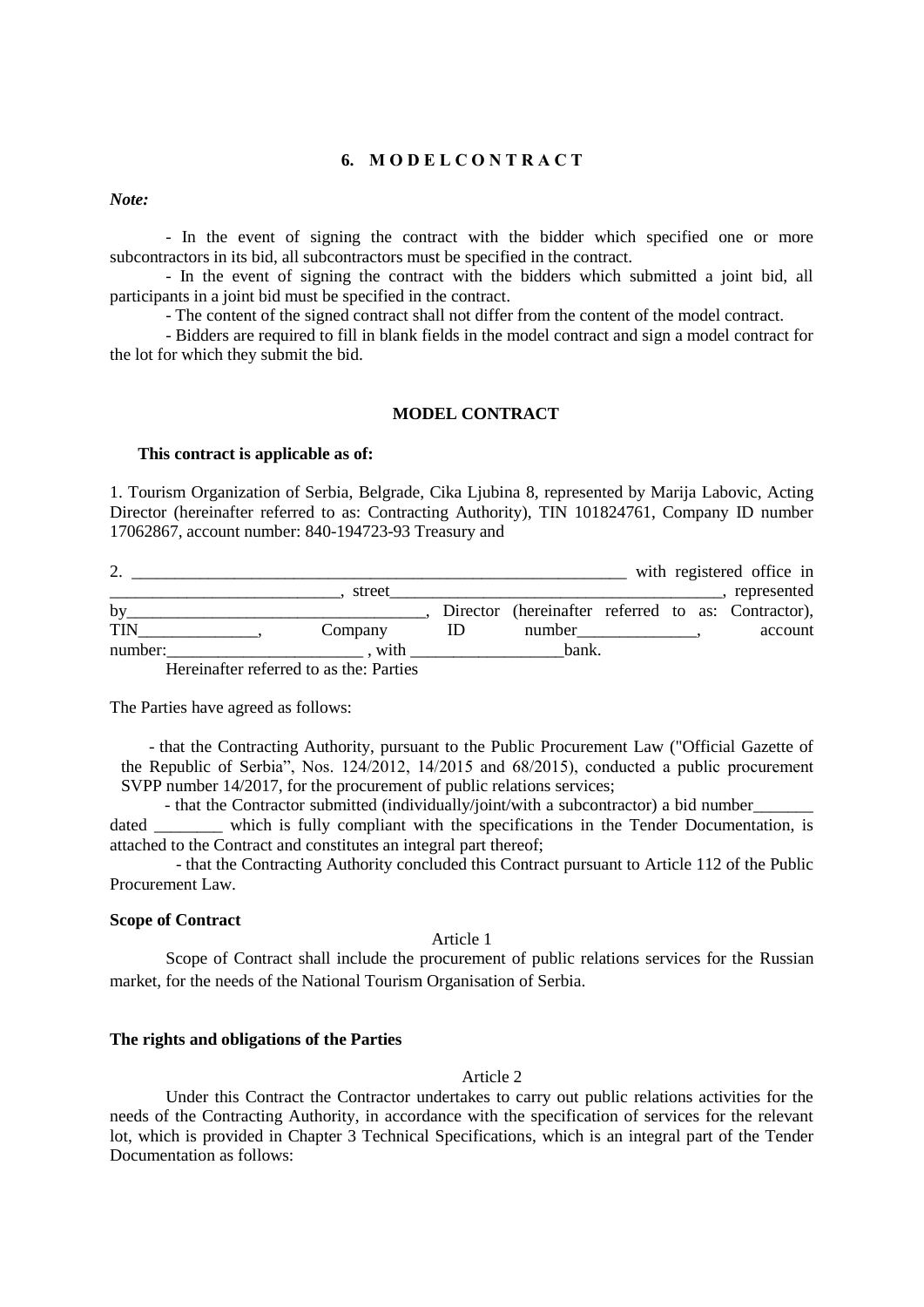#### **To be retrieved from the specificat.**

#### Article 3

The Parties undertake to cooperate and agree on all issues related to the activities referred to in Article 1 above.

The Contracting Authority undertakes to timely provide to the Contractor the data and information necessary for carrying out the activities referred to in Article 1 above.

The Parties agree that they will inform each other about all aspects of relevance for the implementation of this Contract, in particular, about the circumstances that threaten or slow down the carrying out of activities provided for in this Contract.

#### Article 4

The Contractor is obliged to carry out the activities referred to in Article 1 above, in accordance with the regulations of the country at which territory the public relations services are provided and the Contracting Authority cannot be held liable on those grounds.

#### Article 5

If the undertaking of certain activities incurs additional expenses, the Contractor is obliged to promptly notify the Contracting Authority thereof and conduct such activities in accordance with the approval obtained from NTOS.

#### Article 6

The Contractor shall be available to the Contracting Authority every working day during normal working hours and possess appropriate technical equipment which allows electronic or other type of communication between the Parties.

#### Article 7

The Contractor undertakes to exercise due professional care in the provision of the services falling within the scope of this Contract, which shall be provided conscientiously and with quality in accordance with its business activities.

Quality control of provided services shall be conducted by the Contracting Authority. In the event of identifying deficiencies in the provision of services, the Contractor must rectify the said deficiencies immediately or as soon as possible as of the moment the poor quality of service delivery has been ascertained.

If the Contractor fails to act on the complaints, the Contracting Authority shall be entitled to terminate the Contract.

### **Price and mode of payment**

#### Article 8

#### **(The bidder needs to round off the currency)**

### Article 9

The Contracting Authority shall make payments to the Contractor successively, upon receipt of invoices for the services provided.

#### **Time limit for payment**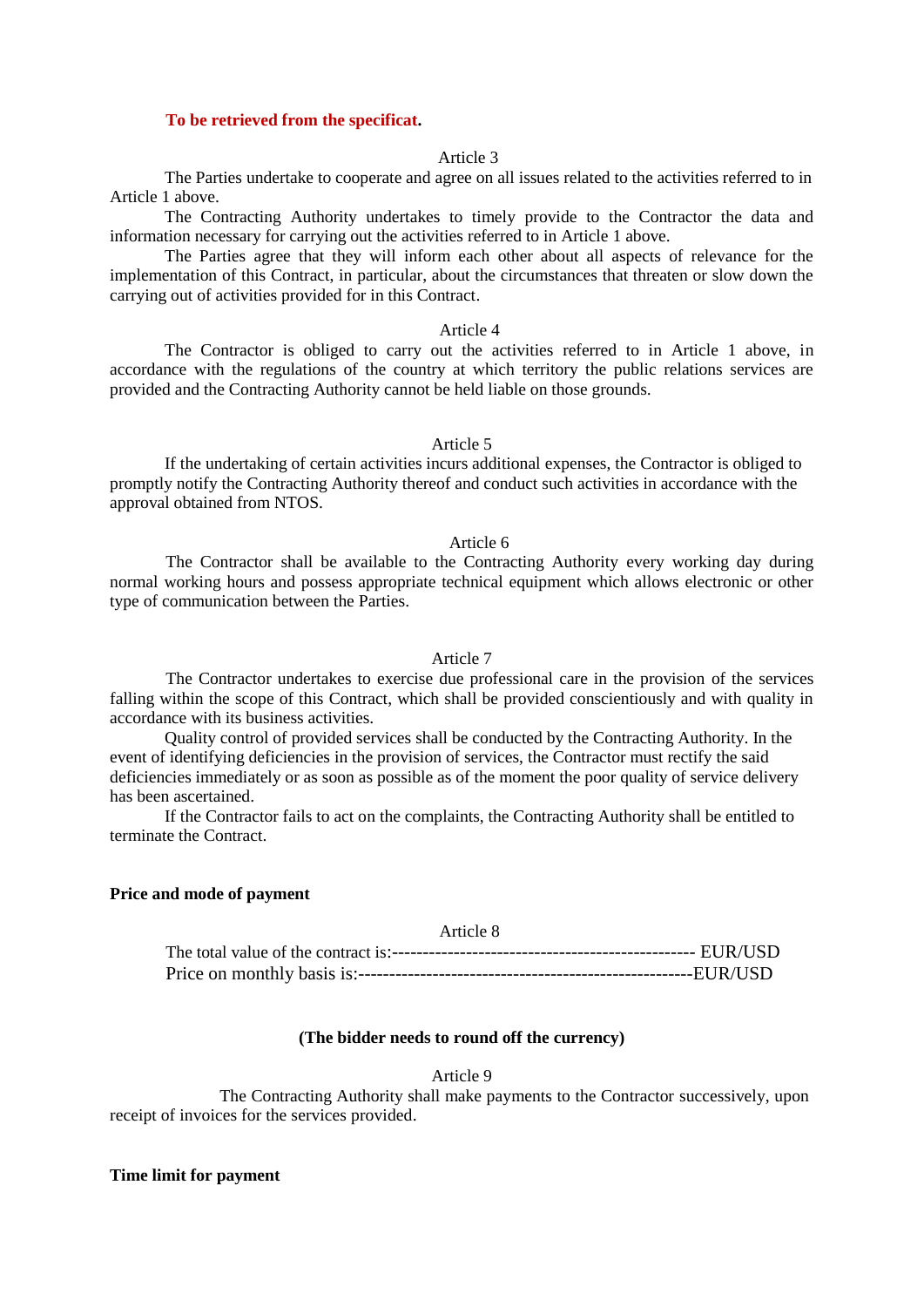Article 10

Time limit for payment is ----------- days of the date of receipt of invoice.

### **Contract duration**

### Article 11

This Contract is concluded for a period of 8 months and shall apply from the date of agreement.

### **Language of the contract**

Article 12

This Contract is made in Serbian and English language.

In the event of inconsistencies between the Serbian and English versions of the Contract, the Serbian version shall prevail.

Language of communication of the Parties and the relevant correspondence shall be Serbian or English.

Contractors shall sign the Serbian and the English version of the Contract.

Contract termination

#### Article 13

The Contracting Authority is entitled to unilaterally terminate the Contract at any time and without notice, if the Contractor fails to honour its obligations with quality and professionally and/or violates the provisions of this Contract in the course of its implementation.

#### **Funds for Contract implementation**

Article 14

Funds for Contract implementation are provided under the 2017 Budget Law and the 2017 Financial Plan of the Contracting Authority

Payment liabilities accrued in 2017, will be honoured to the extent of approved appropriations for that purpose, and in accordance with the law governing the 2017 budget.

For part of Contract implementation pertaining to 2018, Contract implementation will depend on the securing of funds provided by the law governing the 2018 budget, or the 2018 Financial Plan. Otherwise, the Contract shall cease to be enforceable without compensation for damages due to the impossibility for the Contracting Authority to assume and honour its liabilities.

#### **Transitional and final provisions**

Article 15

Each Party guarantees and confirms that it concludes this Contract freely without violating the rights of third parties, that its trademarks or brands do not infringe the rights of third parties, and that it will cooperate with the other Party and comply with all regulations and good business practices applicable to this type of activity.

### Article 16

The content of this Contract shall constitute confidential data which cannot be disclosed or otherwise transferred without explicit written consent of the other Party, unless this is required by law or court decision.

The Parties agree to fully preserve the reputation of the other Party, in all statements and situations that may arise with respect to this Contract or otherwise, by pointing out its successes.